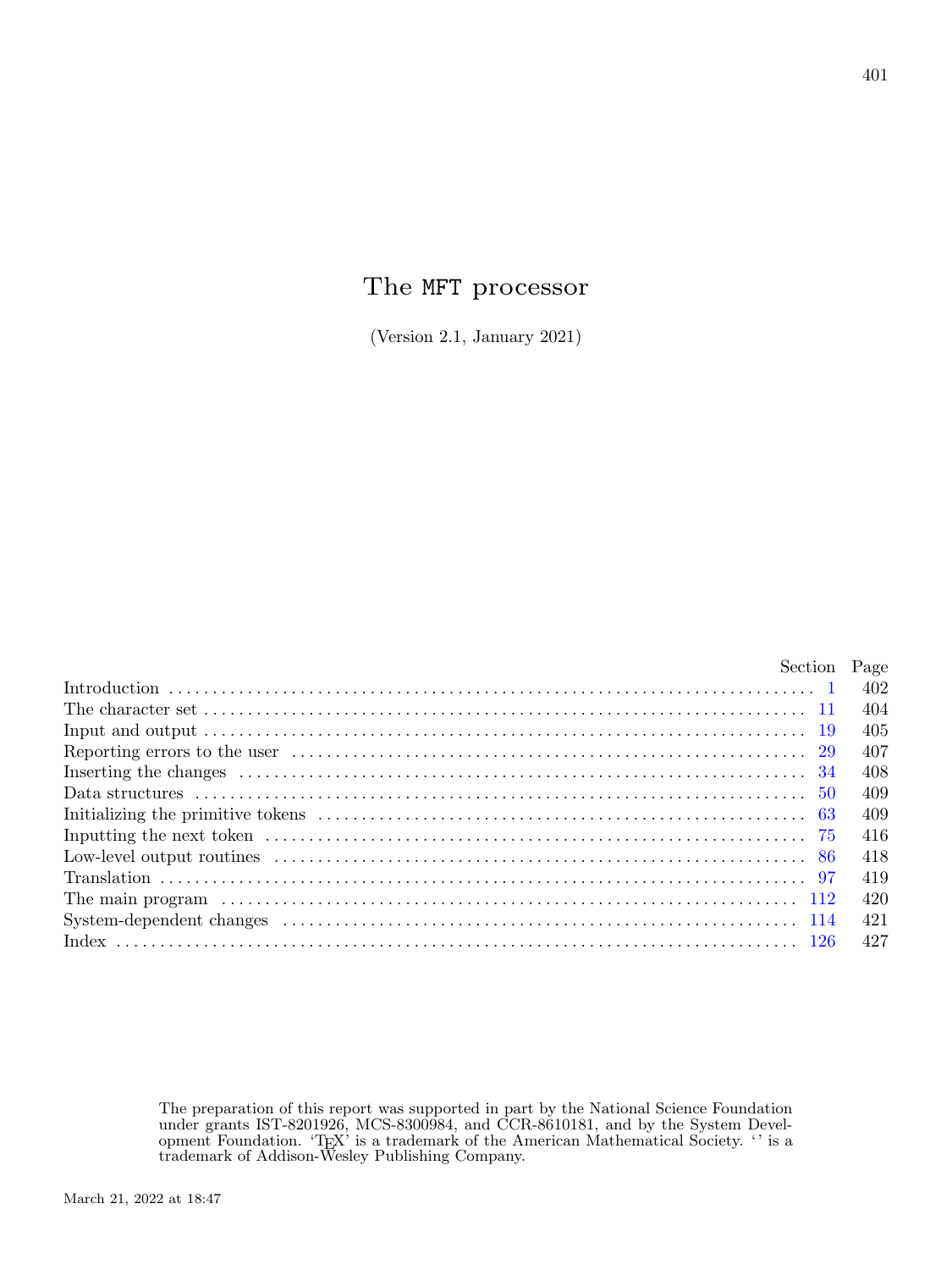<span id="page-1-0"></span>**1\*** Introduction. This program converts a METAFONT or METAPOST source file to a T<sub>E</sub>X file. It was written by D. E. Knuth in June, 1985; a somewhat similar SAIL program had been developed in January, 1980. Changes for METAPOST by W. Bzyl in July, 2001.

The general idea is to input a file called, say, foo.mf and to produce an output file called, say, foo.tex. The latter file, when processed by TEX, will yield a "prettyprinted" representation of the input file.

Line breaks in the input are carried over into the output; moreover, blank spaces at the beginning of a line are converted to quads of indentation in the output. Thus, the user has full control over the indentation and line breaks. Each line of input is translated independently of the others.

A slight change to METAFONT's comment convention allows further control. Namely, '%%' indicates that the remainder of an input line should be copied verbatim to the output; this interrupts the translation and forces MFT to produce a certain result.

Furthermore, '%%  $\langle \text{token}_1 \rangle \dots \langle \text{token}_n \rangle$ ' introduces a change in MFT's formatting rules; all tokens after the first will henceforth be translated according to the current conventions for  $\langle \text{token}_1 \rangle$ . The tokens must be symbolic (i.e., not numeric or string tokens). For example, the input line

### %%% addto fill draw filldraw

says that the 'fill', 'draw', and 'filldraw' operations of plain METAFONT should be formatted as the primitive token 'addto', i.e., in boldface type. (Without such reformatting commands, MFT would treat 'fill' like an ordinary tag or variable name. In fact, you need a reformatting command even to get parentheses to act like delimiters!)

METAFONT comments, which follow a single % sign, should be valid T<sub>E</sub>X input. But METAFONT material can be included in  $|\ldots|$  within a comment; this will be translated by MFT as if it were not in a comment. For example, a phrase like 'make |x2r| zero' will be translated into 'make \$x\_{2r}\$ zero'.

The rules just stated apply to lines that contain one, two, or three % signs in a row. Comments to MFT can follow '%%%%'. Five or more % signs should not be used.

Beside the normal input file, MFT also looks for a change file (e.g., 'foo.ch'), which allows substitutions to be made in the translation. The change file follows the conventions of WEB, and it should be null if there are no changes. (Changes usually contain verbatim instructions to compensate for the fact that MFT cannot format everything in an optimum way.)

There's also a third input file (e.g., 'plain.mft'), which is input before the other two. This file normally contains the '%%%' formatting commands that are necessary to tune MFT to a particular style of METAFONT code, so it is called the style file.

The output of MFT should be accompanied by the macros in a small package called mftmac.tex.

Caveat: This program is not as "bulletproof" as the other routines produced by Stanford's TEX project. It takes care of a great deal of tedious formatting, but it can produce strange output, because METAFONT is an extremely general language. Users should proofread their output carefully.

**2\*.** MFT uses a few features of the local Pascal compiler that may need to be changed in other installations:

- 1) Case statements have a default.
- 2) Input-output routines may need to be adapted for use with a particular character set and/or for printing messages on the user's terminal.

These features are also present in the Pascal version of TEX, where they are used in a similar (but more complex) way. System-dependent portions of MFT can be identified by looking at the entries for 'system dependencies' in the index below.

The "banner line" defined here should be changed whenever MFT is modified.

 $\text{define } my\_name \equiv \text{`mft'}$ **define** *banner ≡* ´This␣is␣MFT,␣Version␣2.1´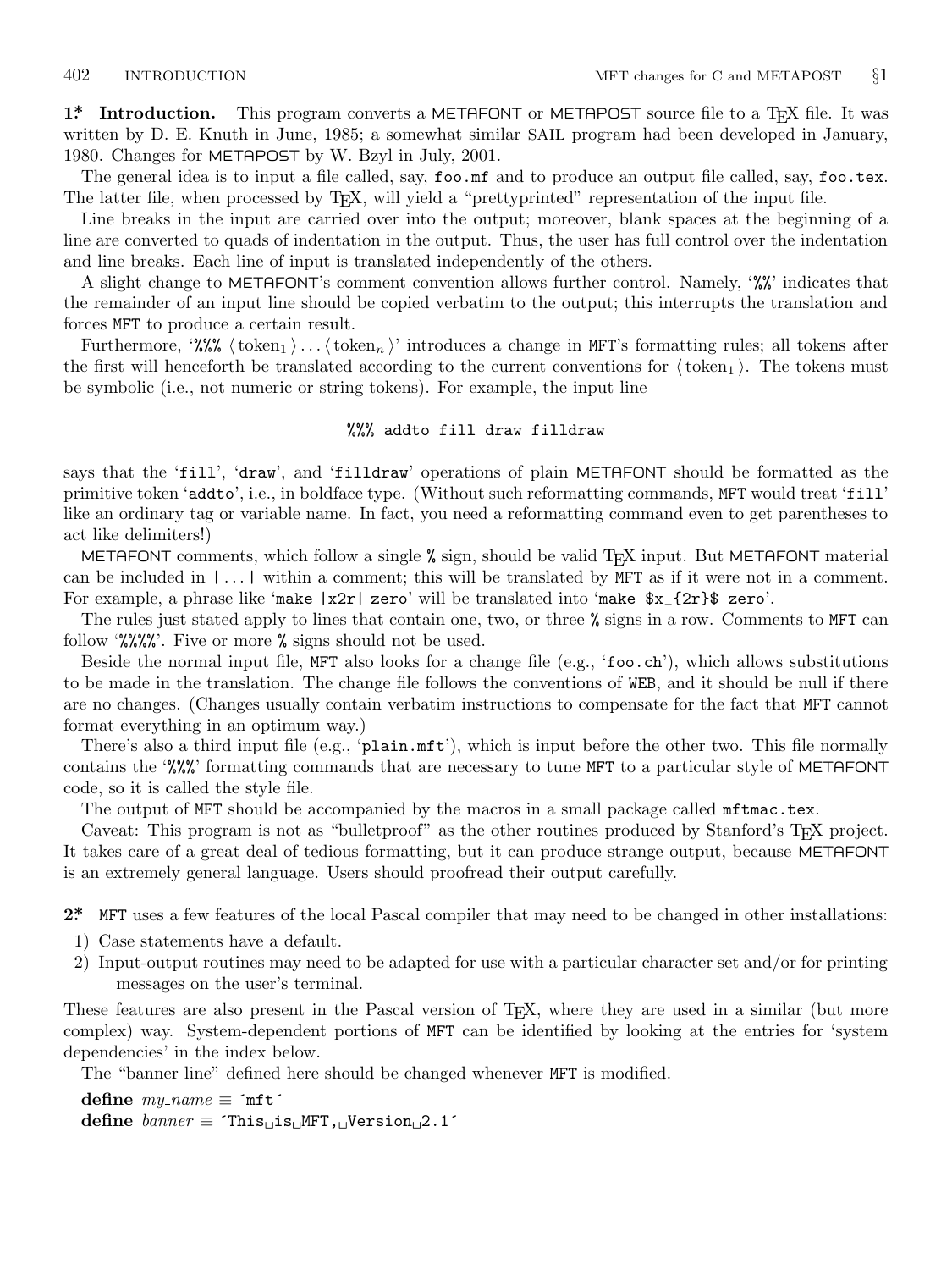<span id="page-2-0"></span>*§*3 MFT changes for C and METAPOST INTRODUCTION 403

**3\*.** The program begins with a fairly normal header, made up of pieces that will mostly be filled in later.

The MF input comes from files *mf file* , *change file* , and *style file* ; the TEX output goes to file *tex file* .

If it is necessary to abort the job because of a fatal error, the program calls the '*jump out*' procedure.

**define** *class ≡ class var ⟨* Compiler directives 4 *⟩* **program** *MFT* (*mf file , change file , style file , tex file* ); **const** *⟨* Constants in the outer block 8\* *⟩* **type** *⟨* Types in the outer block 12 *⟩* **var**  $\langle$  Globals in the outer block  $9$ *⟨*Error handling procedures 29 *⟩ ⟨* Define *parse arguments* 115\* *⟩* **procedure** *initialize* ; **var** *⟨* Local variables for initialization 14 *⟩* **begin**  $k$ pse\_set\_program\_name(argv[0], my\_name); parse\_arguments;  $\langle$  Set initial values 10 $\rangle$ ; **end**;

**8\*.** The following parameters are set big enough to handle the Computer Modern fonts, so they should be sufficient for most applications of MFT.

*⟨* Constants in the outer block 8\* *⟩ ≡*  $max_b ytes = 60000;$  { the number of bytes in tokens; must be less than 65536 }  $max\_names = 6000; \{ number of tokens \}$  $hash\_size = 353; \{ should be prime\}$  $buf\_size = 3000; \{$  maximum length of input line  $\}$  $line_length = 79;$  {lines of T<sub>E</sub>X output have at most this many characters, should be less than 256 }

This code is used in section 3\*.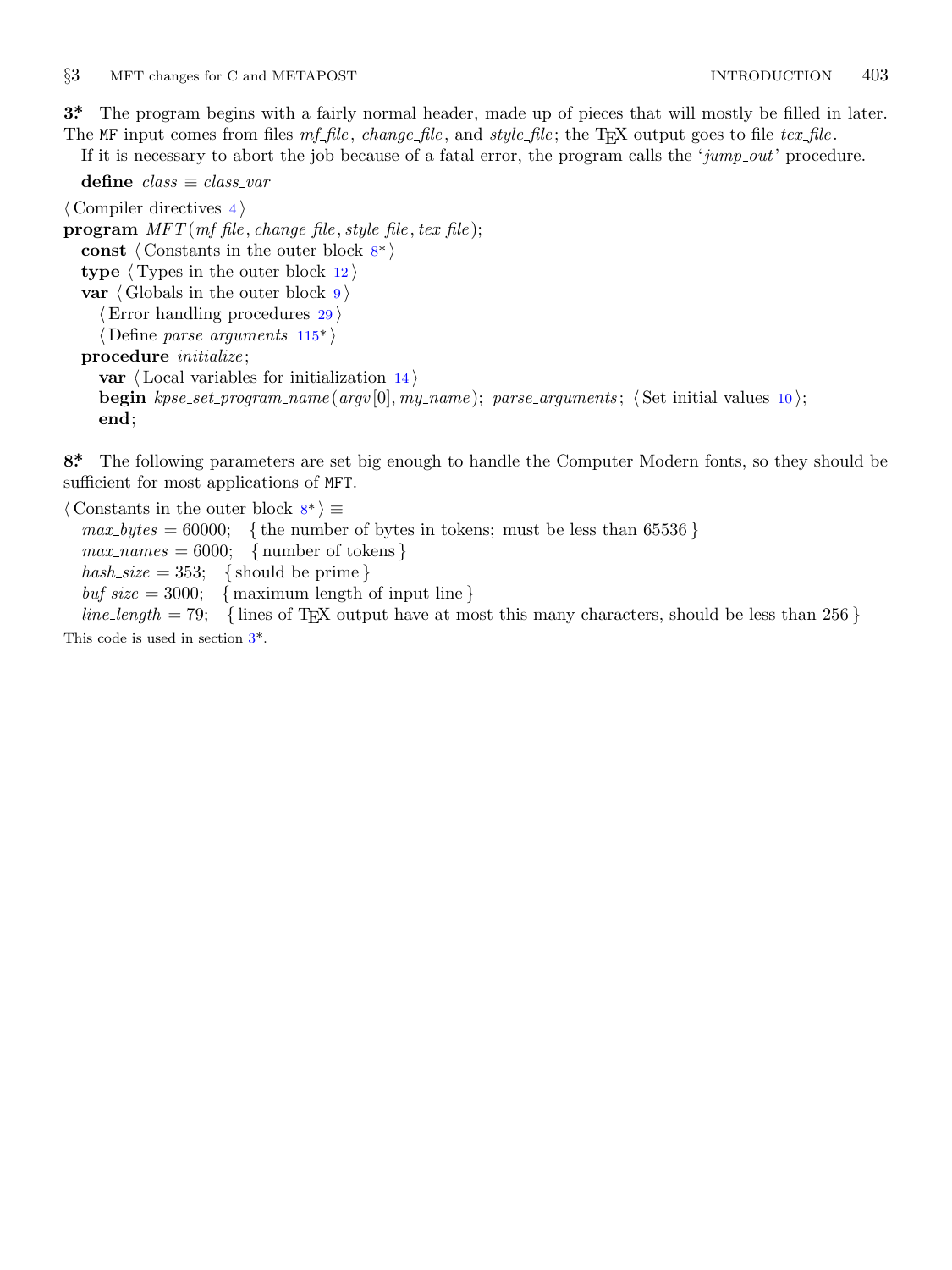<span id="page-3-0"></span>**13\*.** The original Pascal compiler was designed in the late 60s, when six-bit character sets were common, so it did not make provision for lowercase letters. Nowadays, of course, we need to deal with both capital and small letters in a convenient way, especially in a program for font design; so the present specification of MFT has been written under the assumption that the Pascal compiler and run-time system permit the use of text files with more than 64 distinguishable characters. More precisely, we assume that the character set contains at least the letters and symbols associated with ASCII codes ´*40* through ´*176* . If additional characters are present, MFT can be configured to work with them too.

Since we are dealing with more characters than were present in the first Pascal compilers, we have to decide what to call the associated data type. Some Pascals use the original name *char* for the characters in text files, even though there now are more than 64 such characters, while other Pascals consider *char* to be a 64-element subrange of a larger data type that has some other name.

In order to accommodate this difference, we shall use the name *text* char to stand for the data type of the characters that are converted to and from *ASCII code* when they are input and output. We shall also assume that *text char* consists of the elements *chr* (*first text char* ) through *chr* (*last text char* ), inclusive. The following definitions should be adjusted if necessary.

**define**  $text\_text\_char \equiv ASCII\_code$  {the data type of characters in text files } **define**  $first\_text\_char = 0$  {ordinal number of the smallest element of  $text\_char \}$ } **define**  $\textit{last.text}\_\textit{char} = 255$  {ordinal number of the largest element of  $\textit{text}\_\textit{char}$ } *⟨* Types in the outer block 12 *⟩* +*≡*

 $text$ *file* = **packed file of**  $text$ *text\_char*;

**17\*** The ASCII code is "standard" only to a certain extent, since many computer installations have found it advantageous to have ready access to more than 94 printing characters. If MFT is being used on a gardenvariety Pascal for which only standard ASCII codes will appear in the input and output files, it doesn't really matter what codes are specified in *xchr* [0 *. .* ´*37* ], but the safest policy is to blank everything out by using the code shown below.

However, other settings of *xchr* will make MFT more friendly on computers that have an extended character set, so that users can type things like '≠' instead of '<>', and so that MFT can echo the page breaks found in its input. People with extended character sets can assign codes arbitrarily, giving an *xchr* equivalent to whatever characters the users of MFT are allowed to have in their input files. Appropriate changes to MFT's *char class* table should then be made. (Unlike TEX, each installation of METAFONT has a fixed assignment of category codes, called the *char class* .) Such changes make portability of programs more difficult, so they should be introduced cautiously if at all.

*⟨* Set initial values 10 *⟩* +*≡*

**for**  $i \leftarrow 1$  **to** '37 **do**  $xchr[i] \leftarrow chr(i);$ **for**  $i \leftarrow 777$  **to**  $377$  **do**  $xchr[i] \leftarrow chr(i);$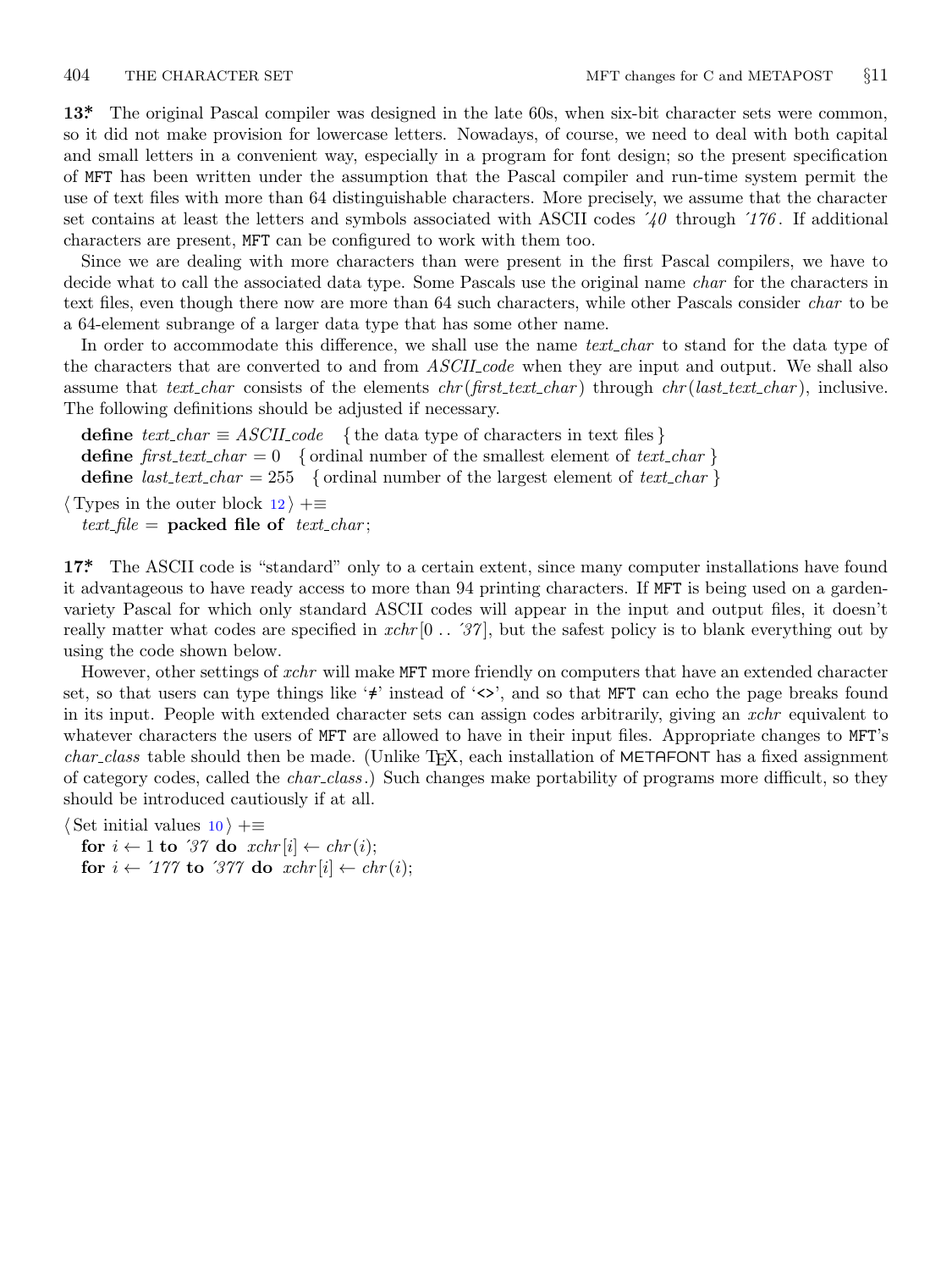<span id="page-4-0"></span>**20\*.** Terminal output is done by writing on file *term out*, which is assumed to consist of characters of type *text char* :

```
define \; term\_out \equiv stdoutdefine print(\textbf{\#}) \equiv write(term\_out, \textbf{\#}) { 'print' means write on the terminal }
define print\ln(\textbf{#}) \equiv write\ln(term\text{ }out,\textbf{#}) { 'print' and then start new line }
define new\text{-}line \equiv write\text{-}ln(term\text{-}out) {start new line on the terminal }
define print\_nl(\#) \equiv \{ print information starting on a new line \}begin new line ; print(#);
        end
```
**21\*.** Different systems have different ways of specifying that the output on a certain file will appear on the user's terminal.

```
⟨ Set initial values 10 ⟩ +≡
    { nothing need be done }
```
**22\*** The *update\_terminal* procedure is called when we want to make sure that everything we have output to the terminal so far has actually left the computer's internal buffers and been sent.

**define**  $update\_terminal \equiv \text{fftush}(term\_out)$  {empty the terminal output buffer }

**24\*.** The following code opens the input files.

```
procedure open input; { prepare to read inputs }
  begin if metapost then mf_{\text{-}}file \leftarrow kpse_{\text{-}}open_{\text{-}}file \left(\text{c}{{\text{-}}m}dline\left(\text{optind}\right), kpse_{\text{-}}mp_{\text{-}}format\right)else mf<sup>file</sup> \leftarrow kpse_open_file (cmdline (optind), kpse_mf_format);
  if change name then
     begin if metapost then change file \leftarrow kpse.open file (change name, kpse mp format)else change_file  ← kpse_open_file (change_name, kpse_mf_format);
     end;
  style \leftarrow kpse_open_file(style_name [0], kpse_mft_format); i_style_name \leftarrow 1;
  end;
```
**26\*.** The following code opens *tex file* . Since this file was listed in the program header, we assume that the Pascal runtime system has checked that a suitable external file name has been given.

*⟨* Set initial values 10 *⟩* +*≡*  $rewrite(text_{\textit{m}}, text_{\textit{m}})$ ;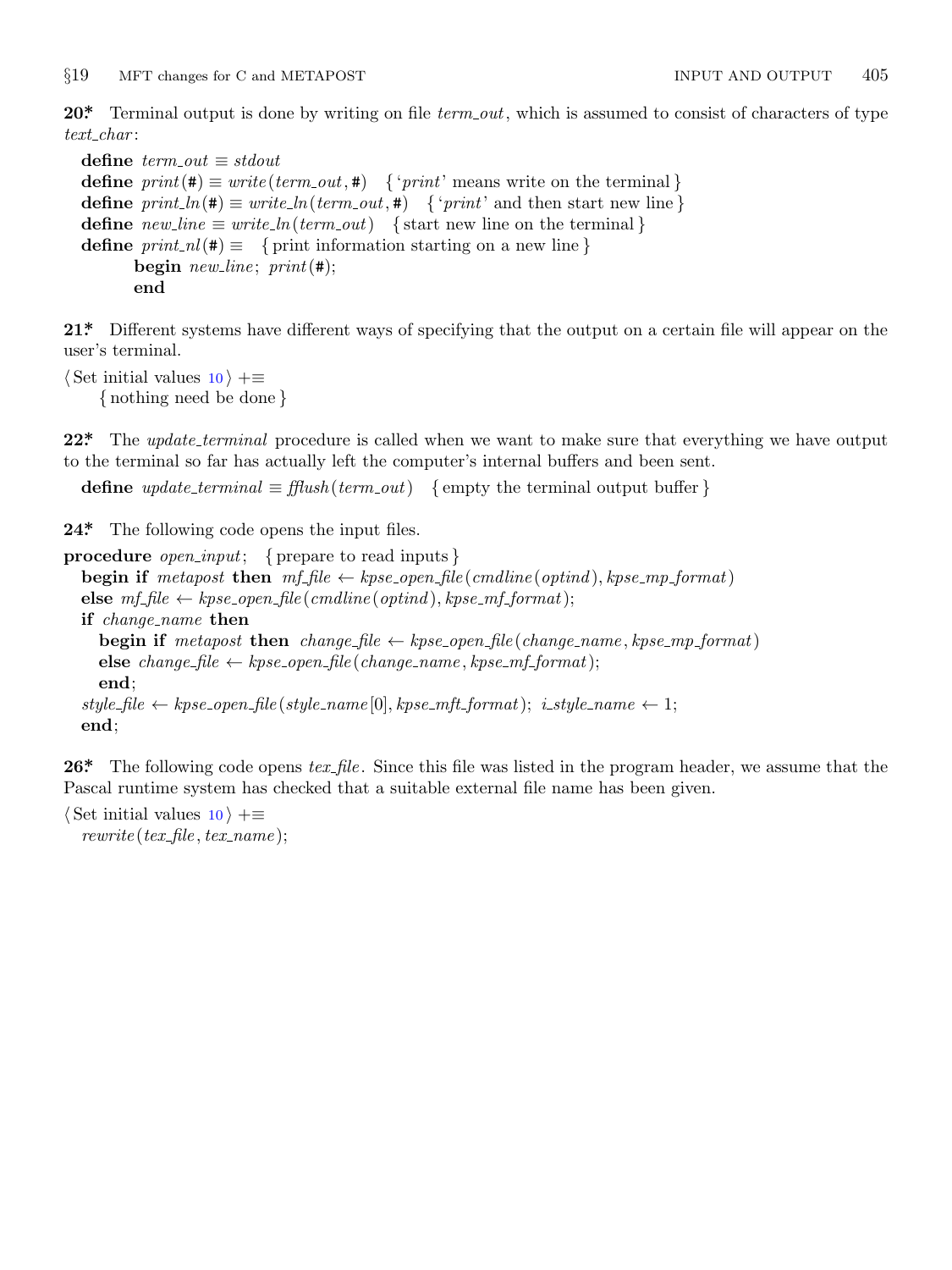<span id="page-5-0"></span>**28\*.** The *input ln* procedure brings the next line of input from the specified file into the *buffer* array and returns the value *true* , unless the file has already been entirely read, in which case it returns *false* . The conventions of TEX are followed; i.e., *ASCII code* numbers representing the next line of the file are input into *buffer* [0], *buffer* [1], *. . .* , *buffer* [*limit −* 1]; trailing blanks are ignored; and the global variable *limit* is set to the length of the line. The value of *limit* must be strictly less than *buf size* .

**function**  $input\_ln(\text{var } f : text\_file): boolean; \{ inputs a line or returns false \}$ **var** *final limit*: 0 *. . buf size* ; *{ limit* without trailing blanks *}* **begin**  $limit \leftarrow 0$ ;  $final\_limit \leftarrow 0$ ; **if**  $e^{of(f)}$  **then**  $input\_ln \leftarrow false$ **else begin while**  $\neg$ *eoln*(*f*) **do begin**  $buffer[limit] \leftarrow xord[getc(f)];$   $incr(limit);$ **if**  $buffer[limit -1] ≠ "□"$  **then**  $final\_limit ← limit;$ **if**  $limit = but\_size$  **then begin while**  $\neg$ *eoln*(*f*) **do**  $\neg$ *egetc*(*f*);  $decr (limit);$  {keep *buffer* [*buf\_size*] empty } **if**  $\text{final\_limit} > \text{limit}$  **then**  $\text{final\_limit} \leftarrow \text{limit}$ ;  $print\_nl$ <sup>( $\cdot$ ! $\Box$ Input $\Box$ line $\Box$ too $\Box$ long<sup> $\cdot$ </sup>); *loc*  $\leftarrow$  0; *error*;</sup> **end**; **end**;  $read\_ln(f);$   $limit \leftarrow final\_limit;$   $input\_ln \leftarrow true;$ **end**; **end**;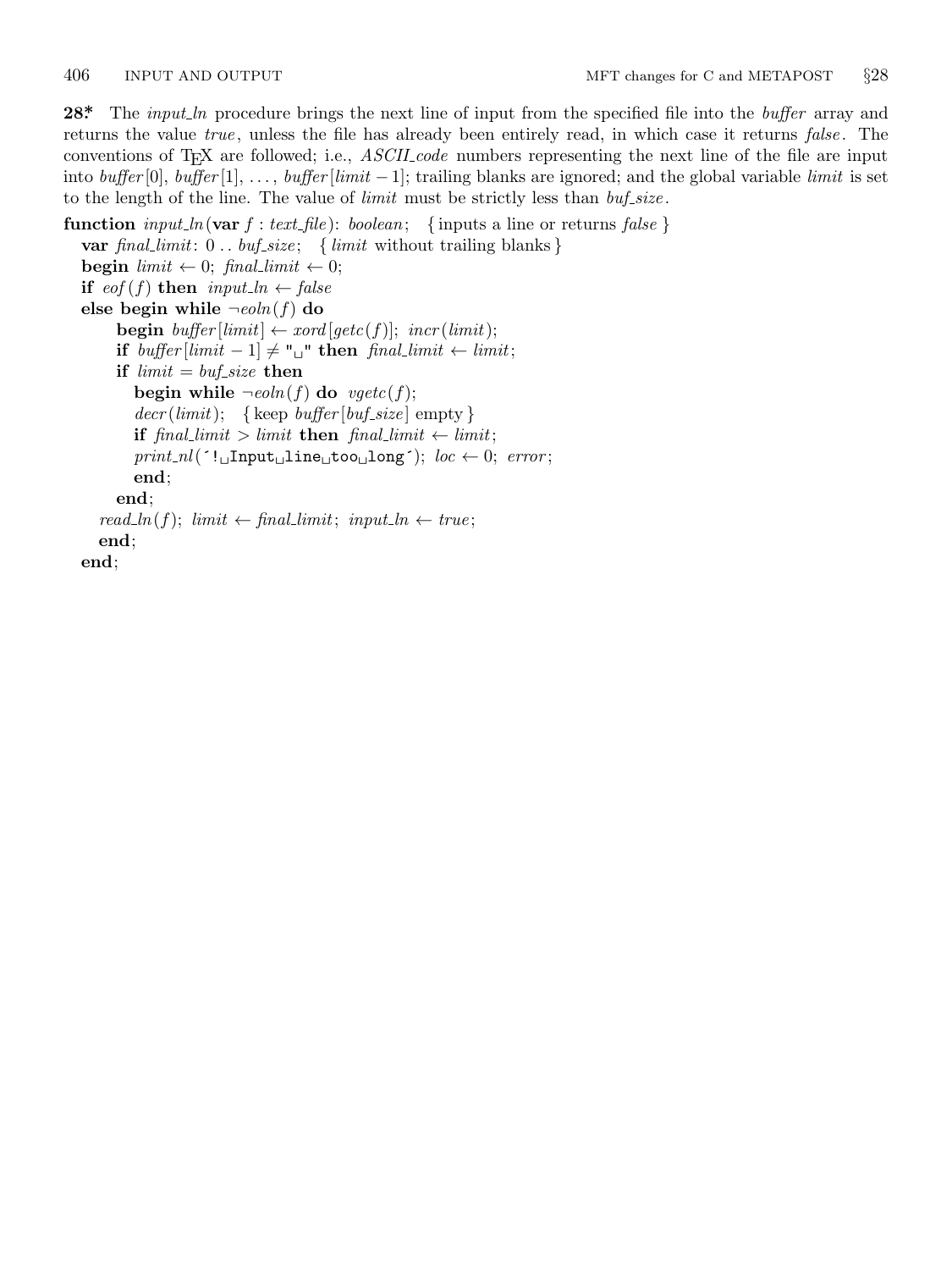<span id="page-6-0"></span>

**31\*** The *jump\_out* procedure cleans up, prints appropriate messages, and exits back to the operating system.

 $\text{define } \text{fatal\_error}(\texttt{\#}) \equiv$ **begin** *new line* ; *print*(#); *error* ; *mark fatal* ; *jump out*; **end** *⟨*Error handling procedures 29 *⟩* +*≡* **procedure** *jump out*; **begin** *{* here files should be closed if the operating system requires it *} ⟨*Print the job *history* 113 *⟩*; *new line* ; **if** (*history*  $\neq$  *spotless*) *∧* (*history*  $\neq$  *harmless\_message*) **then** *uexit*(1) **else** *uexit*(0);

**end**;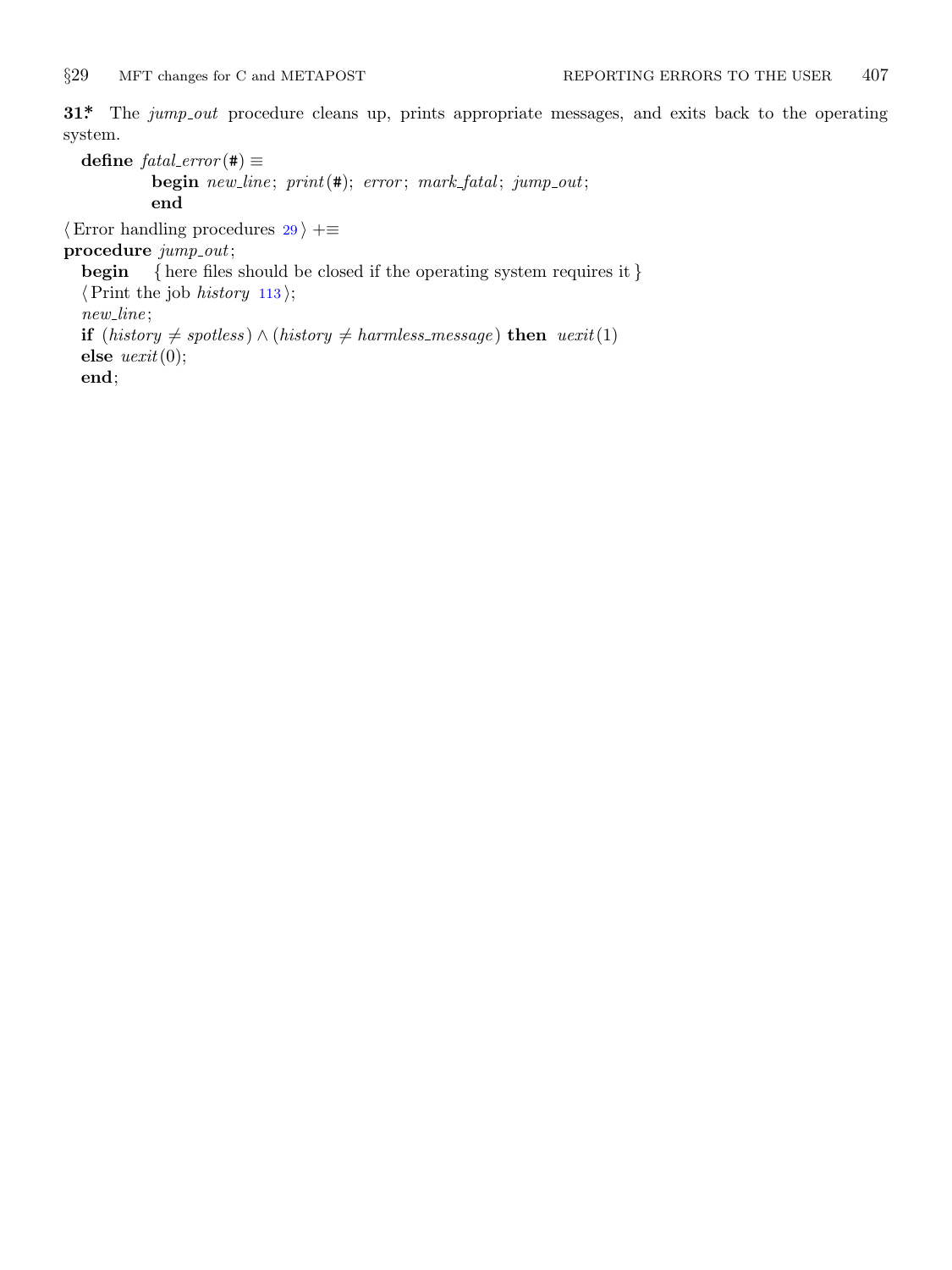```
408 INSERTING THE CHANGES MFT changes for C and METAPOST §34
47* \langle Read from style_file and maybe turn off styling 47^*\rangle \equivbegin incr (line );
  if \neg input\_ln(\text{style}\)then
     begin if i_style_name \neq n_style_name then
       begin xfclose(\text{style},\text{file},\text{style},\text{value}\text{__name}[\text{i}_\text{ } \text{.style}-\text{1}]);style f =file \leftarrow kpse_open_file (style_name [i_style_name], kpse_mft_format);
       i\_style\_name \leftarrow i\_style\_name + 1;end
     else begin styling ← false ;
       end;
     line \leftarrow 0;end;
  end
```
This code is used in section 45.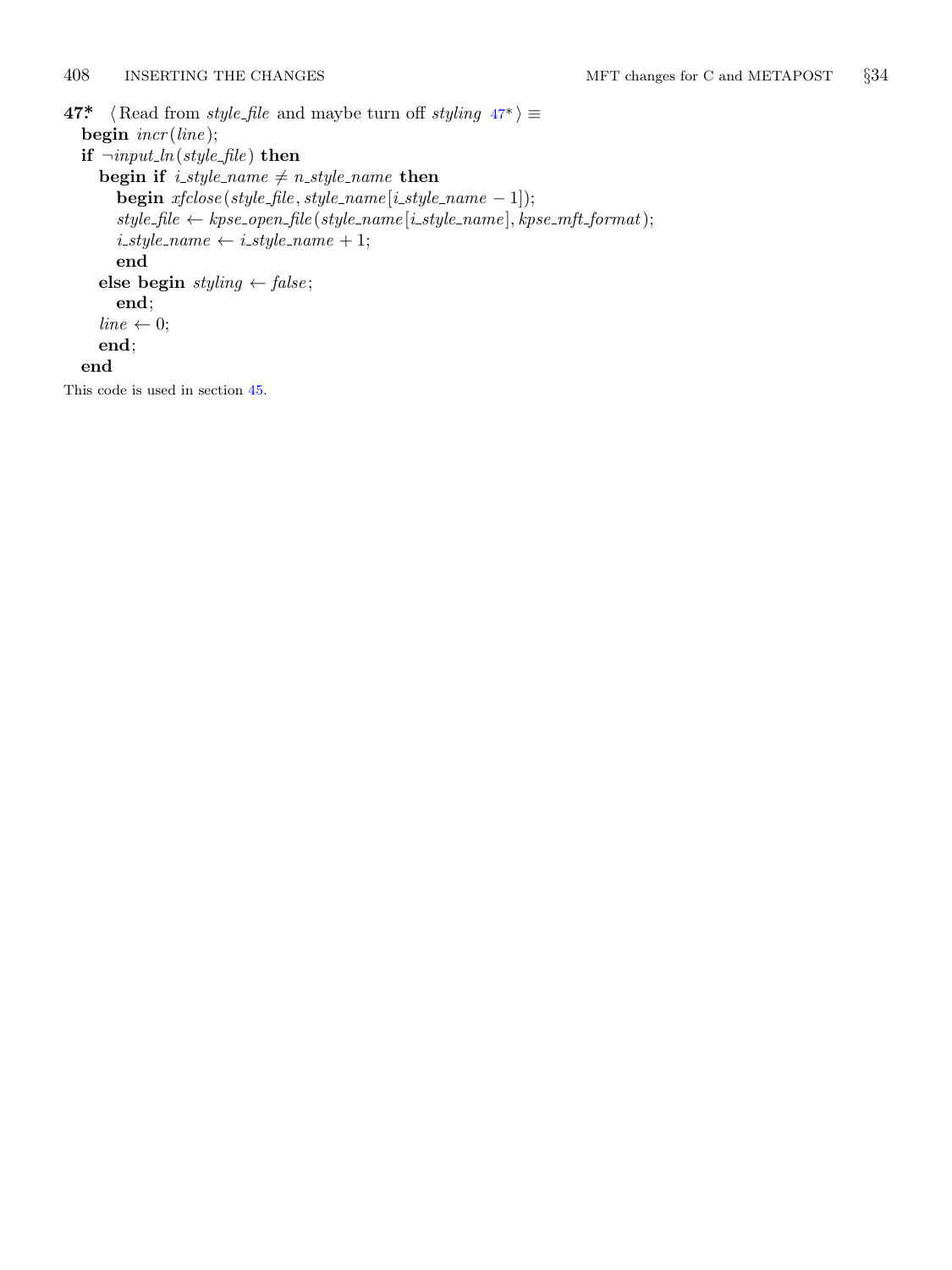### <span id="page-8-0"></span>*§*50 MFT changes for C and METAPOST DATA STRUCTURES 409

**63\*. Initializing the primitive tokens.** Each token read by MFT is recognized as belonging to one of the following "types":

**define** *indentation* = 0 { internal code for space at beginning of a line } **define**  $end_ofushine = 1 { internal code for hypothetical token at end of a line}$ **define** *end of file* = 2 *{* internal code for hypothetical token at end of the input *}* **define** *verbatim* = 3 { internal code for the token '%"} **define**  $set_{format} = 4$  {internal code for the token '%%" } **define**  $mft\_comment = 5$  {internal code for the token '%%%' } **define**  $min\_action\_type = 6$  {smallest code for tokens that produce "real" output } **define**  $numeric\_token = 6$  {internal code for tokens like '3.14159'} **define**  $string\_token = 7$  {internal code for tokens like "pie"'} **define**  $min\_symbolic\_token = 8$  {smallest internal code for a symbolic token } **define**  $op = 8$  {internal code for tokens like 'sqrt' } **define** *command* = 9 *{* internal code for tokens like 'addto' *}* **define**  $endit = 10$  {internal code for tokens like 'fi' } **define**  $\text{binary} = 11$  {internal code for tokens like 'and' } **define**  $abinary = 12$  {internal code for tokens like '+' } **define** *bbinary* = 13 { internal code for tokens like 'step' } **define** *ampersand* = 14 { internal code for the token  $\mathbf{\hat{x}}$ } **define**  $pyth\_sub = 15$  {internal code for the token '+-+' } **define**  $as_is = 16$  {internal code for tokens like ']' } **define** *bold* = 17 *{* internal code for tokens like 'nullpen' *}* **define**  $type\_name = 18$  {internal code for tokens like 'numeric' } **define**  $path\_join = 19$  {internal code for the token '..'} **define**  $\text{colon} = 20$  {internal code for the token ':'} **define** *semicolon* = 21 { internal code for the token ';'} **define**  $\text{backslash} = 22$  {internal code for the token '\' } **define**  $double\text{-}back = 23$  {internal code for the token '\\' } **define**  $less\text{-}or\text{-}equal = 24$  {internal code for the token ' $\leq$ '} **define**  $greater\_or\_equal = 25$  {internal code for the token '>='} **define**  $\text{not\_equal} = 26$  {internal code for the token ' $\langle \rangle$ '} **define**  $sharp = 27$  {internal code for the token '#'} **define** *comment* = 28 { internal code for the token  $\mathcal{C}'$ } **define** *recomment* = 29 { internal code used to resume a comment after ' $| \dots |$ '} **define**  $min\_suffix = 30$  {smallest code for symbolic tokens in suffixes } **define** *internal* = 30 *{* internal code for tokens like 'pausing' *}* **define**  $input_{\text{command}} = 31$  {internal code for tokens like 'input'} **define**  $\text{btextz-code} = 32 \quad \{\text{begin Tr}X \text{ material (btex)}\}$ **define** *verbatim\_code* = 33 { begin T<sub>E</sub>X material (verbatimtex) } **define**  $\text{etex\_marker} = 34 \quad \{ \text{end TEX material (etcx)} \}$ **define** *special tag* = 35 *{* internal code for tags that take at most one subscript *}* **define** *tag* = 36 *{* internal code for nonprimitive tokens *}*

 $\langle$  Assign the default value to *ilk* [*p*] 63<sup>\*</sup>  $\rangle$  ≡  $ilk[p] \leftarrow tag$ 

This code is used in section 62.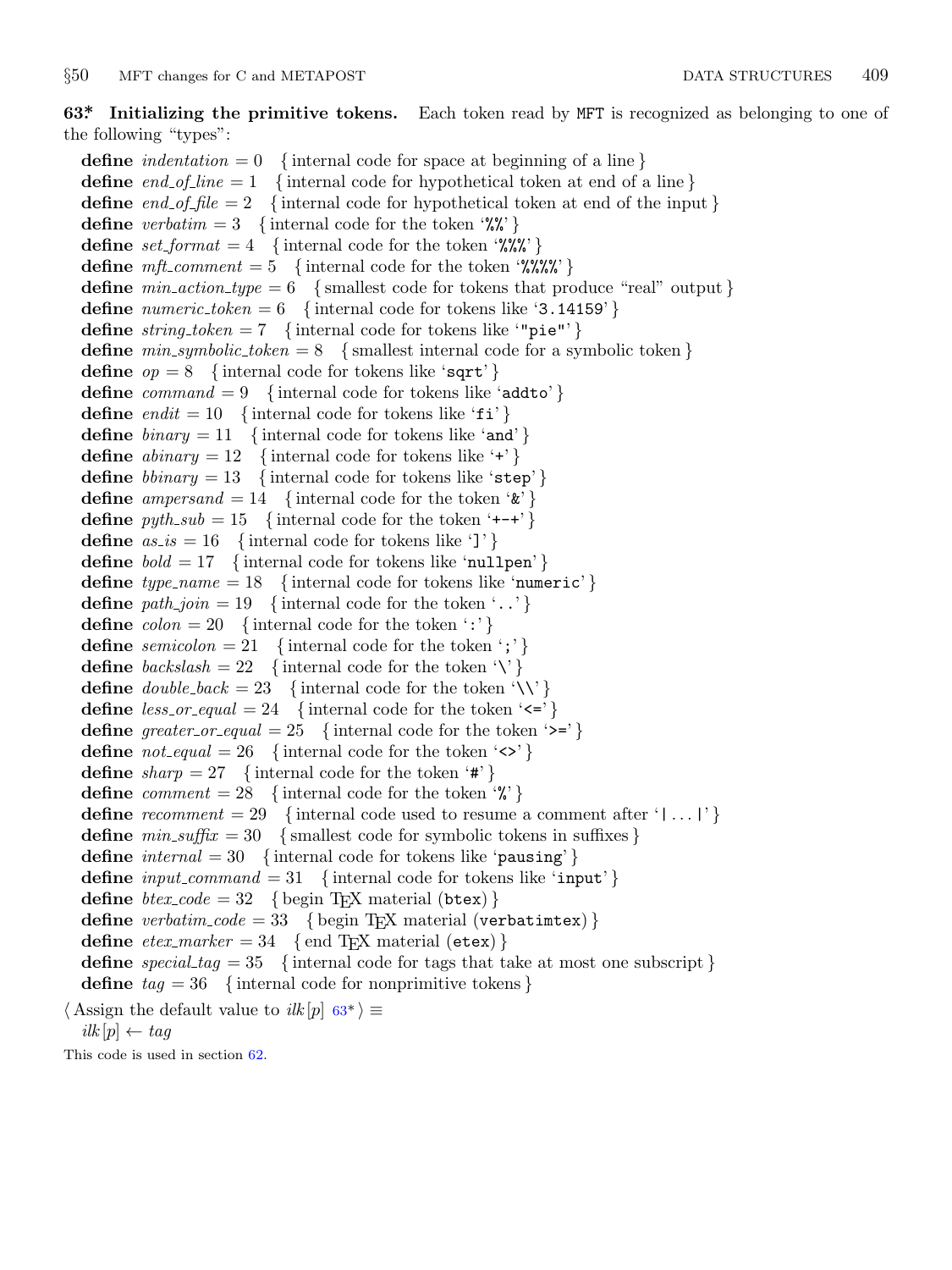<span id="page-9-0"></span>**65\*.** We begin with primitives common to METAFONT and METAPOST.

The intended use of the macros above might not be immediately obvious, but the riddle is answered by the following:

```
⟨ Store all the primitives 65* ⟩ ≡
  id\_loc \leftarrow 18;
  pr2 (".")(".")(path\_join);
  pr1 ("\lceil")(as_is);
  pr1 ("]")(as_is);
  pr1 ("}")(as_is);
  pr1 ("\{"\{"\}(as_is);
  pr1 (":")(colon);
  pr2 (":")(":")(colon);
  pr3 ("|")("|")(":")(colon);
  pr2 (":")("=")(as_is);
  pr1 (\text{''}, \text{''})(as_is);pr1 (";")(semicolon);
  pr1 ("\")(backslash);
  pr2 ("\")("\")(double_back);
  pr5 ("a")("d")("d")("t")("o")(command );
  pr2 ("a")("t")(bbinary );
  pr7("a")("t")("l")("e")("a")("s")("t")(<i>op</i>);pr10 ("b")("e")("g")("i")("n")("g")("r")("o")("u")("p")(command );
  pr8("c")("o")("n")("t")("r")("o")("l")("s")(op);
  pr4 ("c")("u")("l")("l")(command );
  pr_4 ("c")("u")("r")("1")(op);
  p r 10("d")("e")("1")("i")("m")("i")("t")("e")("r")("s")(command);
  pr8 ("e")("n")("d")("g")("r")("o")("u")("p")(endit);
  pr8 ("e")("v")("e")("r")("y")("j")("o")("b")(command );
  pr6 ("e")("x")("i")("t")("i")("f")(command);
  pr11 ("e")("x")("p")("a")("n")("d")("a")("f")("t")("e")("r")(command );
  pr4 ("f")("r")("o")("m")(bbinary );
  pr7("i")("n")("t")("e")("r")("i")("m")(command);
  pr3 ("l")("e")("t")(command );
  prl1\,("{\tt n}")("{\tt e}")("{\tt w}")("{\tt i}")("{\tt n}")("{\tt t}")("{\tt e}")("{\tt r}")("{\tt n}")("{\tt a}")("{\tt l}")(command)};pr2 ("o")("f")(command );
  p r 10("r")("a")("n")("d")("o")("m")("s")("e")("e")("d")(command);
  pr4 ("s")("a")("v")("e")(command );
  p r 10("s")("c")("a")("n")("t")("o")("k")("e")("n")("s")(command);
  pr7("s")("h")("i")("p")("o")("u")("t")(<i>command</i>);pr4 ("s")("t")("e")("p")(bbinary );
  pr3 ("s")("t")("r")(command );
  pr7 ("t")("e")("n")("s")("i")("o")("n")(op);
  pr2 ("t")("o")(bbinary );
  pr5("u")("n")("t")("i")("l")(<i>binary</i>);pr3 ("d")("e")("f")(command );
  pr6("v")("a")("r")("d")("e")("f")(<i>command</i>);See also sections 66*, 67*, 68*, 69*, 70*, 71*, 123*, and 124*.
This code is used in section 112*.
```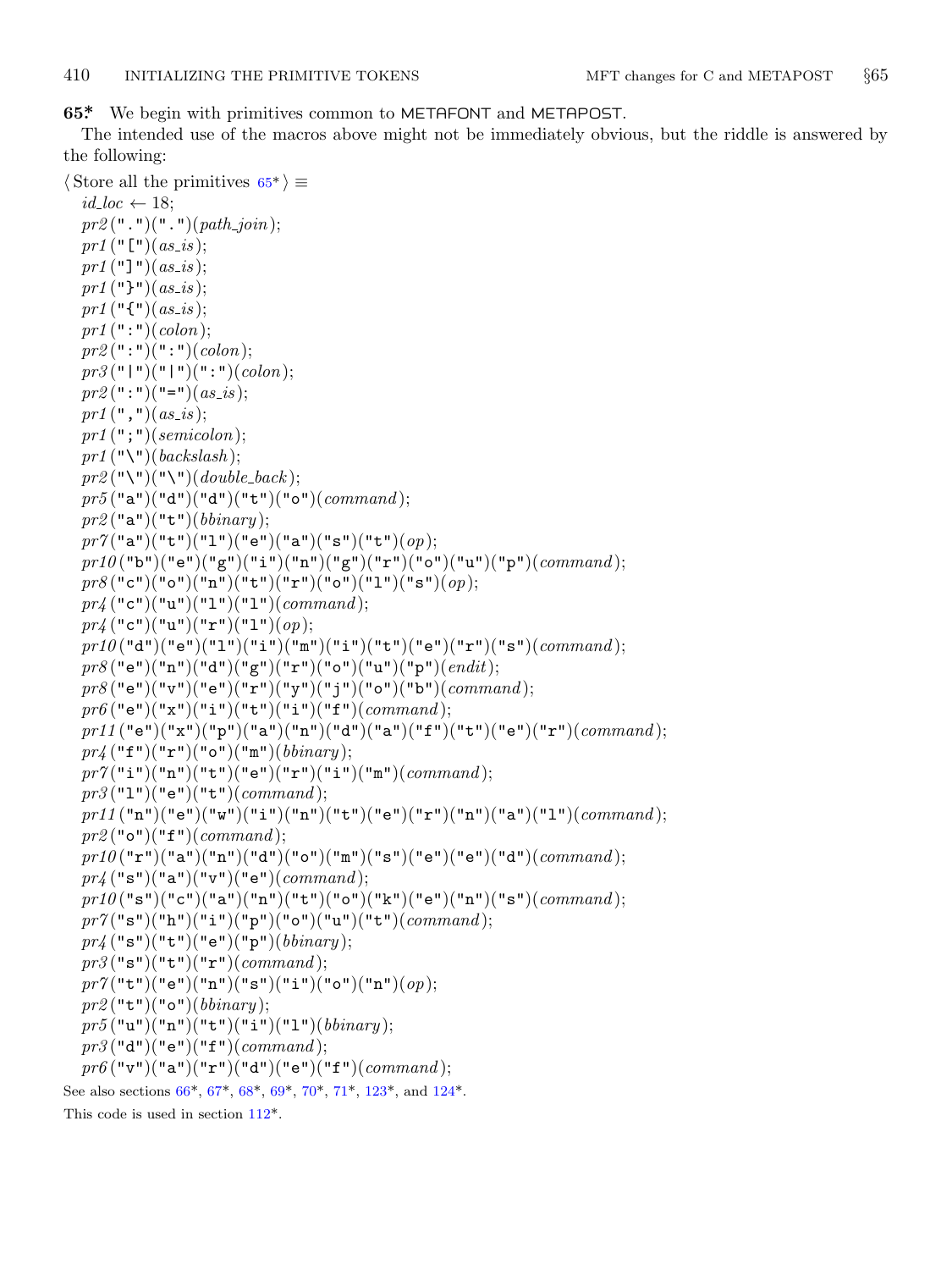<span id="page-10-0"></span>**66\*.** (There are so many primitives, it's necessary to break this long initialization code up into pieces so as not to overflow WEAVE's capacity.)

```
⟨ Store all the primitives 65* ⟩ +≡
  pr10("p")("r")("i")("m")("a")("a")("r")("y")("d")("e")("f")(<i>command</i>);
  pr12 ("s")("e")("c")("o")("n")("d")("a")("r")("y")("d")("e")("f")(command );
  pr11("t")("e")("r")("t")("i")("a")("r")("y")("d")("e")("f")(command);
  pr6 ("e")("n")("d")("d")("e")("f")(endit);
  pr3 ("f")("o")("r")(command );
  pr11("f")("o")("r")("s")("u")("f")("f")("i")("x")("e")("s")(command);
  pr7 ("f")("o")("r")("e")("v")("e")("r")(command );
  pr6 ("e")("n")("d")("f")("o")("r")(endit);
  pr5 ("q")("u")("o")("t")("e")(command );
  pr4 ("e")("x")("p")("r")(command );
  pr6("s")("u")("f")("f")("i")("x")(command);
  pr4 ("t")("e")("x")("t")(command );
  pr7 ("p")("r")("i")("m")("a")("r")("y")(command );
  pr9 ("s")("e")("c")("o")("n")("d")("a")("r")("y")(command );
  pr8("t")("e")("r")("t")("i")("a")("r")("r")("command);pr5("i")("n")("p")("u")("t")(<i>input\_command</i>);pr8("e")("n")("d")("i")("n")("p")("u")("t")(<i>bold</i>);pr2("i")("f")(command);pr2 ("f")("i")(endit);
  pr_4 ("e")("1")("s")("e")(command);
  pr6 ("e")("l")("s")("e")("i")("f")(command );
  pr4 ("t")("r")("u")("e")(bold );
  pr5("f")("a")("l")("s")("e")(bold);pr11("n")("u")("1")("l")("p")("i")("c")("t")("u")("r")("e")(bold);
  pr7("n")("u")("1")("1")("p")("e")("n")(bold);
  pr7("j")("o")("b")("n")("a")("a")("m")("e")(<i>bold</i>):pr10("r")("e")("a")("d")("s")("t")("r")("i")("n")("g")(<i>bold</i>);pr9("p")("e")("n")("c")("i")("r")("c")("c")("l")("e")(<i>bold</i>);pr2 ("=")(":")(as_is);
  pr3 ("=")(":")("|")(as_is);
  pr_4 ("=")(":")("|")(">")(as_is);
  pr3 ("\mid")("=")(":")(as_is);
  pr_4 ("|")("=")(":")(">")(as_is);
  pr_4 ("|")("=")(":")("|")(as_is);
  pr5 ("|")("=")(":")("|")(">")(as_is);
  pr6 ("|")("=")(":")("|")(">")(">")(as_is);
  pr4 ("k")("e")("r")("n")(binary ); pr6 ("s")("k")("i")("p")("t")("o")(command );
```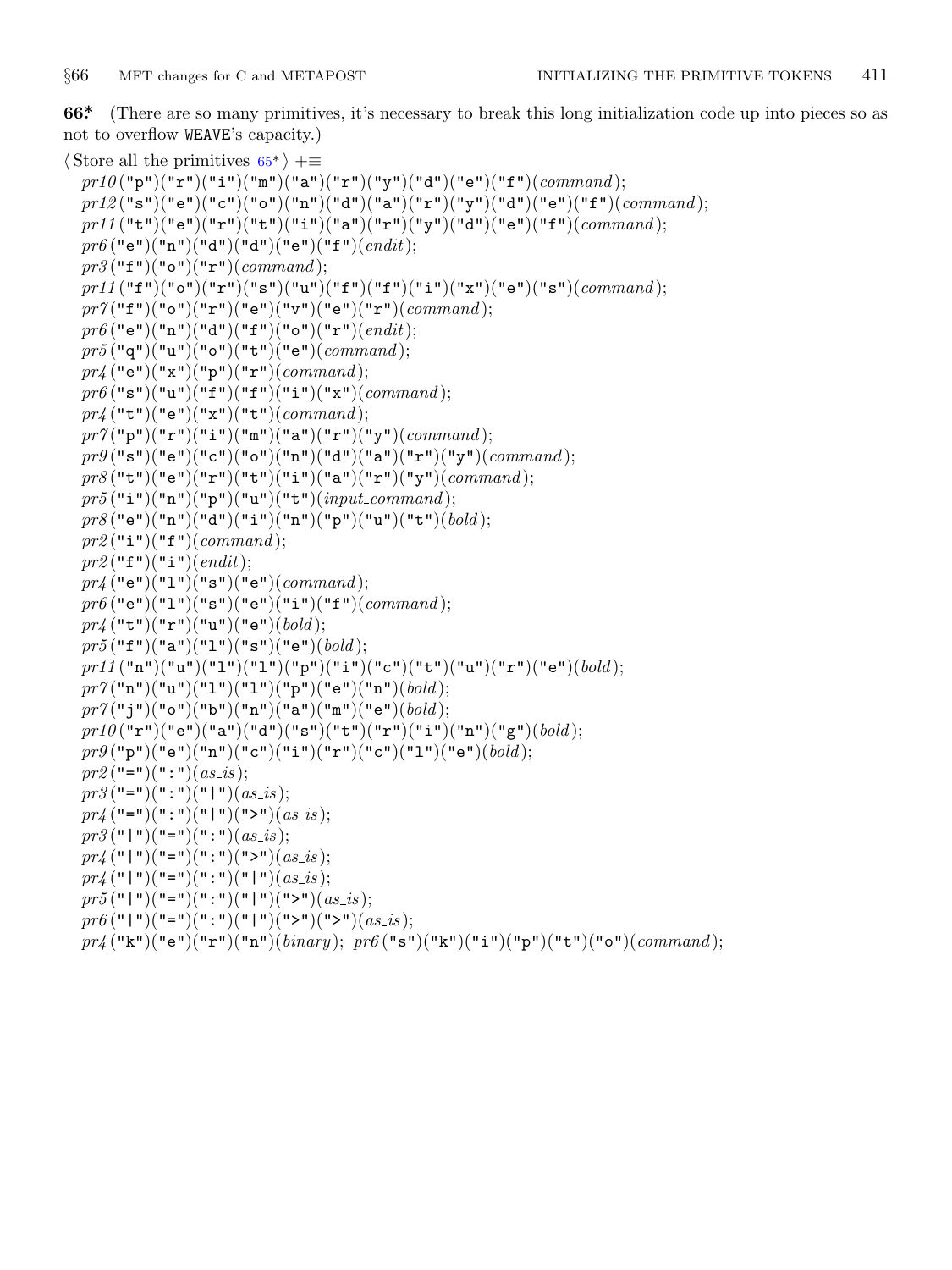<span id="page-11-0"></span>**67\*.** (Does anybody out there remember the commercials that went LS−MFT?)

*⟨* Store all the primitives 65\* *⟩* +*≡*  $pr13("n")("o")("r")("m")("a")("1")("d")("e")("v")("i")("a")("u")("e") (o p);$ *pr3* ("o")("d")("d")(*op*); *pr5* ("k")("n")("o")("w")("n")(*op*); *pr7* ("u")("n")("k")("n")("o")("w")("n")(*op*); *pr3* ("n")("o")("t")(*op*);  $pr7("d")("e")("c")("i")("m")("a")("l")(op);$ *pr7* ("r")("e")("v")("e")("r")("s")("e")(*op*); *pr8* ("m")("a")("k")("e")("p")("a")("t")("h")(*op*); *pr7* ("m")("a")("k")("e")("p")("e")("n")(*op*); *pr3* ("o")("c")("t")(*op*); *pr3* ("h")("e")("x")(*op*); *pr5* ("A")("S")("C")("I")("I")(*op*); *pr4* ("c")("h")("a")("r")(*op*);  $pr6$  ("1")("e")("n")("g")("t")("h")(*op*);  $pr13$  $("t")("u")("r")("n")("i")("n")("g")("n")("u")("u")("m")("b")("e")("r")$ *pr5* ("x")("p")("a")("r")("t")(*op*); *pr5* ("y")("p")("a")("r")("t")(*op*); *pr6* ("x")("x")("p")("a")("r")("t")(*op*); *pr6* ("x")("y")("p")("a")("r")("t")(*op*); *pr6* ("y")("x")("p")("a")("r")("t")(*op*);  $pr6$ ("y")("y")("p")("a")("r")("t")( $op$ ); *pr4* ("s")("q")("r")("t")(*op*); *pr4* ("m")("e")("x")("p")(*op*);  $pr_4$  ("m")("1")("o")("g")(*op*);  $pr_4$  ("s")("i")("n")("d")(*op*); *pr4* ("c")("o")("s")("d")(*op*);  $pr5$ ("f")("1")("o")("o")("r")(*op*);  $p r 1/4$  ("u")("n")("i")(["f"](#page-9-0))("o")("r")("m")("d")("e")("v")("i")("a")("t")("e")( $op$ );  $pr10("c")("h")("a")("r")("e")("x")("i")("s")("t")("s")(*op*);$ pr5("a")("n")("g")("1")("e")(op);  $pr5("c")("y")("c")("l")("e")(*op*);$ 

**68\*.** (If you think this WEB code is ugly, you should see the Pascal code it produces.)

```
⟨ Store all the primitives 65* ⟩ +≡
 pr13("t")("r")("a")("c")("i")("n")("g")("t")("i")("i")("t")("u")("e")("e")(internal);
 pr16("t")("r")("a")("c")("i")("p")("g")("e")("q")("u")("a")("t")("i")("o")("n")("s")(internal);
 pr15("t")("r")("a")("c")("i")("n")("g")("c")("a")("p")("s")("u")("l")("e")("s")(internal);
 pr14 {\rm\,}("t")("r")("a")("c")("i")("n")("g")("c")("h")("o")("i")("c")("e")("e")("is")(<i>internal</i>)pr12("t")("r")("a")("c")("i")("n")("g")("s")("p")("e")("c")("s")(<i>internal</i>);p r 11("t")("r")("a")("c")("i")("n")("g")("p")("e")("n")("s")(internal);
 pr15("t")("r")("a")("c")("i")("n")("g")("c")("o")("p")("m")("a")("a")("d")("s")(internal);
 pr13("t")("r")("a")("c")("i")("n")("g")("m")("a")("c")("r")("o")("s")(<i>internal</i>);
 pr13("t")("r")("a")("c")("i")("n")("g")("o")("u")("t")("p")("u")("t")(internal);
 pr12("t")("r")("a")("c")("i")("n")("g")("s")("t")("a")("t")("s")(<i>internal</i>);pr13("t")("r")("a")("c")("i")("n")("g")("o")("n")("l")("i")("n")("e")(<i>internal</i>);pr15 ("t")("r")("a")("c")("i")("n")("g")("r")("e")("s")("t")("o")("r")("e")("s")(internal);
```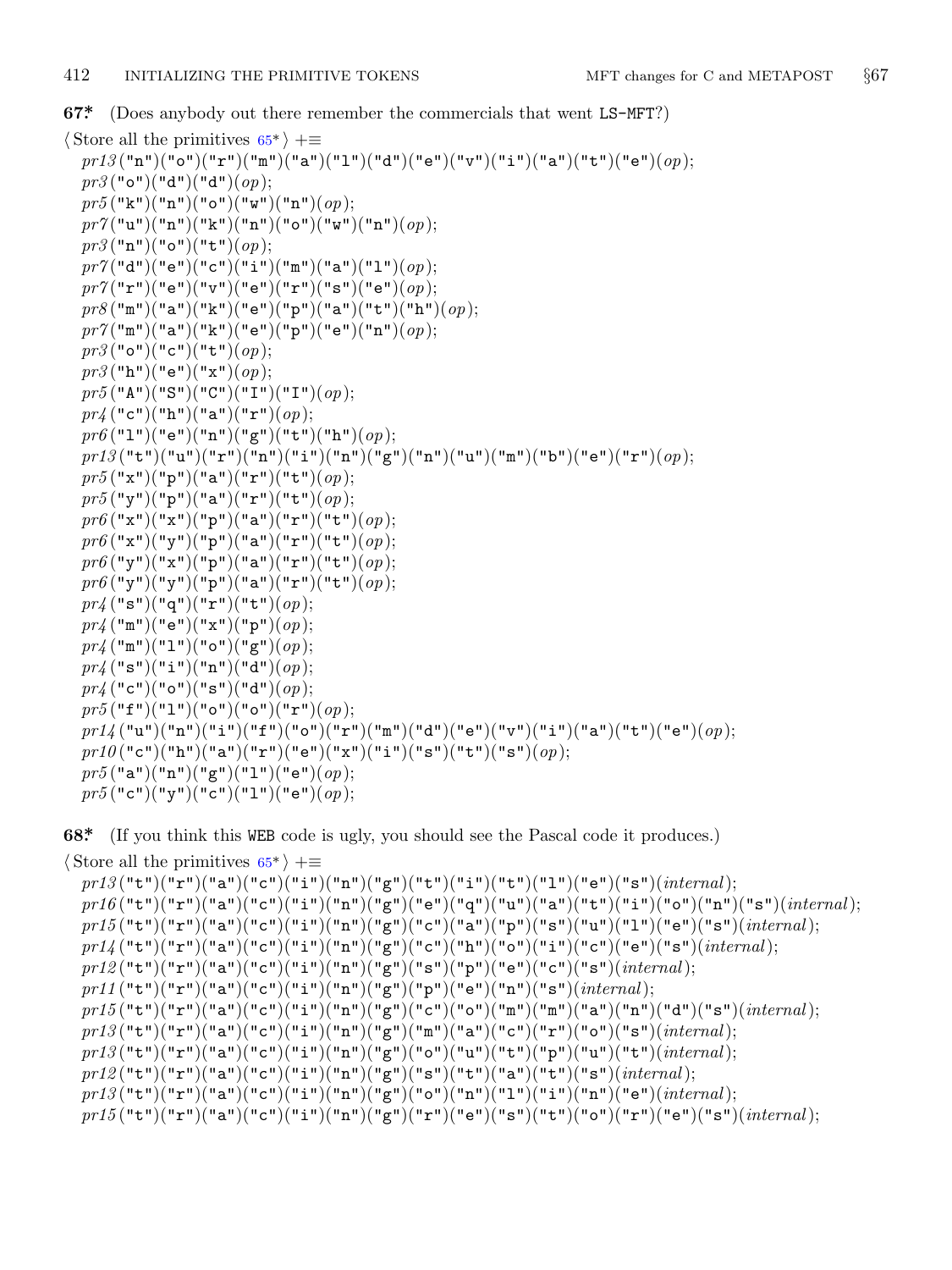```
69* \langle Store all the primitives 65^* \rangle +=
  pr4 ("y")("e")("a")("r")(internal);
  pr5 ("m")("o")("n")("t")("h")(internal);
  pr3 ("d")("a")("y")(internal);
  pr_4 ("t")("i")("m")("e")(internal);
  pr8 ("c")("h")("a")("r")("c")("o")("d")("e")(internal);
  pr7 ("c")("h")("a")("r")("e")("x")("t")(internal);
  pr6 ("c")("h")("a")("r")("w")("d")(internal);
  pr6 ("c")("h")("a")("r")("h")("t")(internal);
  pr6 ("c")("h")("a")("r")("d")("p")(internal);
  pr6 ("c")("h")("a")("r")("i")("c")(internal);
  pr6 ("c")("h")("a")("r")("d")("x")(internal);
  \;pr6("c")("h")("a")("r")("d")("y")(\;\;\;\;\;\;(\;"c")(\;pr10("d")("e")("s")("i")("g")("n")("s")("i")("z")("e")(internal);
  pr7 ("x")("o")("f")("f")("s")("e")("t")(internal);
  pr7 ("y")("o")("f")("f")("s")("e")("t")(internal);
  pr7("p")("a")("u")("s")("i")("n")("g")(<i>internal</i>);pr12\,({\tt "s"})({\tt "h"})({\tt "o"})({\tt "w"})({\tt "s"})({\tt "t"})({\tt "o"})({\tt "p"})({\tt "p"})({\tt "i"})({\tt "n"})({\tt "g"})({\it internal})};pr10("f")("o")("n")("t")("m")("a")("k")("i")("n")("g")(internal);
  pr8("p")("r")("o")("o")("f")("i")("n")("g")(internal);
  pr12("t")("u")("r")("n")("i")("n")("g")("c")("h")("e")("c")("k")(<i>internal</i>);pr12\,({\tt "w")}({\tt "a")}({\tt "r")}({\tt "n")}({\tt "i")}({\tt "n")}({\tt "g")}({\tt "c")}({\tt "h")}({\tt "e")}({\tt "c")}({\tt "k")}({\it internal});pr12 ("b")("o")("u")("n")("d")("a")("r")("y")("c")("h")("a")("r")(internal);
```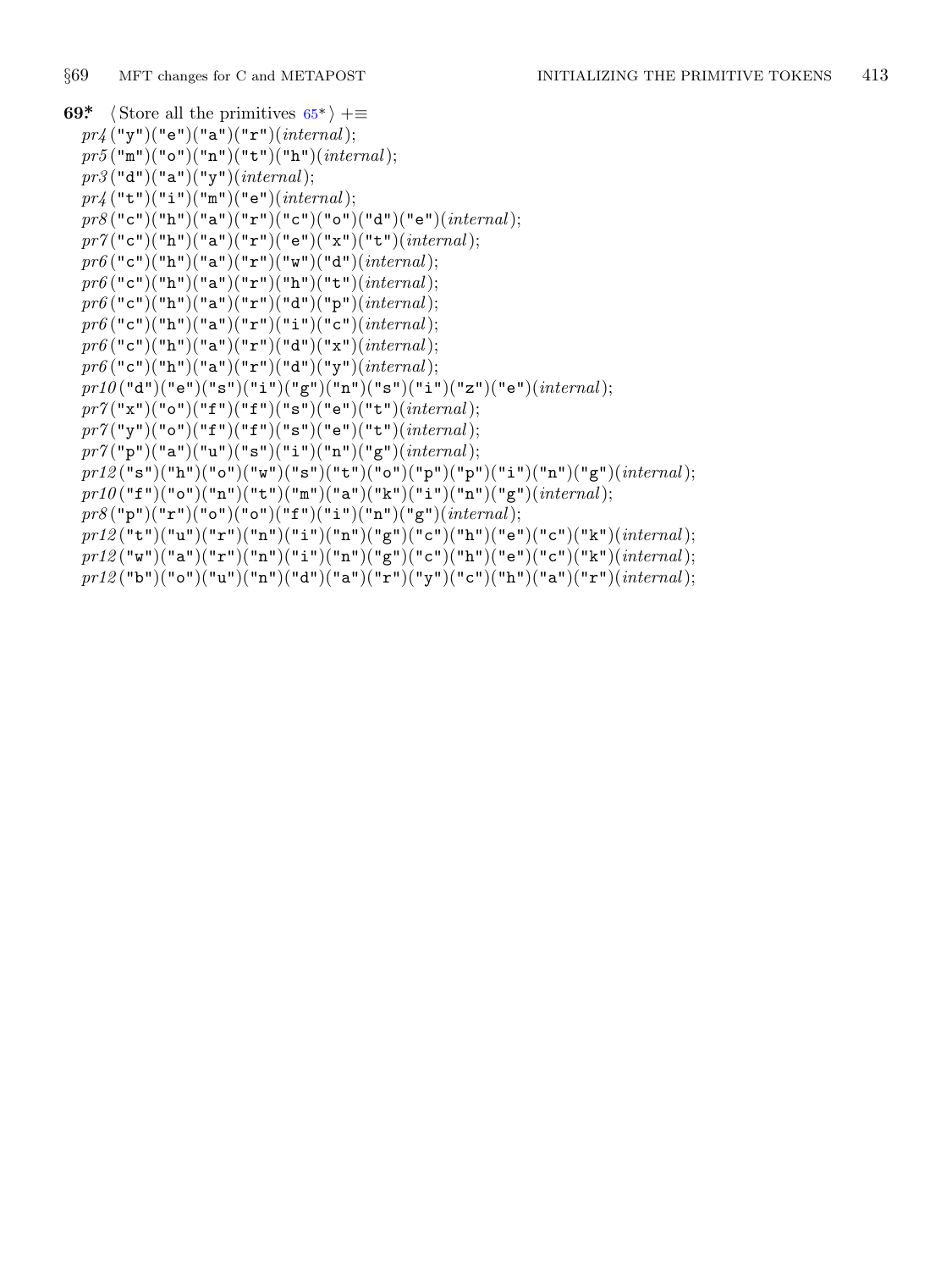$pr_4$  ("p")("a")("i")("r")(*type\_name*);

```
70*. Still more.
⟨ Store all the primitives 65* ⟩ +≡
  pr1 ("+")(abinary );
  pr1 ("−")(abinary );
  pr1 ("*")(abinary );
  pr1 ("/")(as_is);
  pr2 ("+")("+")(binary );
  pr3 ("+")("−")("+")(pyth sub );
  pr3 ("a")("n")("d")(binary );
  pr2 ("o")("r")(binary );
  pr1 ("\langle"\langle")(as_is);
  pr2 ("\lt"")("=")(less_or_equal);
  pr1 (">")(as_is);
  pr2 (">")("=")(greater_or_equal);
  pr1 ("=")(as_is);
  pr2 ("\le")("\ge")(not_equal);
  pr9("s")("u")("b")("s")("t")("r")("i")("u")("g")(<i>command</i>);
  pr7 ("s")("u")("b")("p")("a")("t")("h")(command );
  pr13 ("d")("i")("r")("e")("c")("t")("i")("o")("n")("t")("i")("m")("e")(command );
  pr5("p")("o")("i")("n")("t")(<i>command</i>);pr10 ("p")("r")("e")("c")("o")("n")("t")("r")("o")("l")(command );
  pr11 ("p")("o")("s")("t")("c")("o")("n")("t")("r")("o")("l")(command );
  pr9 ("p")("e")("n")("o")("f")("f")("s")("e")("t")(command );
  pr1 ("&")(ampersand );
  pr7 ("r")("o")("t")("a")("t")("e")("d")(binary );
  pr7 ("s")("l")("a")("n")("t")("e")("d")(binary );
  pr6("s")("c")("a")("l")("e")("d")(<i>binary</i>);pr7("s")("h")("i")("f")("t")("e")("d")(binary);pr11("t")("r")("a")("n")("s")("f")("o")("r")("m")("e")("d")(binary);
  pr7("x")("s")("c")("a")("1")("e")("d")(binary);
  pr7("y")("s")("c")("a")("l")("e")("e")("d")(<i>binary</i>);pr7("z")("s")("c")("a")("1")("e")("d")(binary);
  pr17 ("i")("n")("t")("e")("r")("s")("e")("c")("t")("i")("o")("n")("t")("i")("m")("e")("s")(binary );
  pr7("n")("u")("m")("e")("r")("i")("c")(type_name);
  pr6 ("s")("t")("r")("i")("n")("g")(type_name);
  pr7("b")("o")("o")("l")("l")("e")("a")("n")(<i>type_name</i>);pr_4 ("p")("a")("t")("h")(type_name);
  pr3 ("p")("e")("n")(type name );
  pr7 ("p")("i")("c")("t")("u")("r")("e")(type name );
  pr9("t")("r")("a")("n")("s")("f")("o")("r")("m")(<i>type_name</i>);
```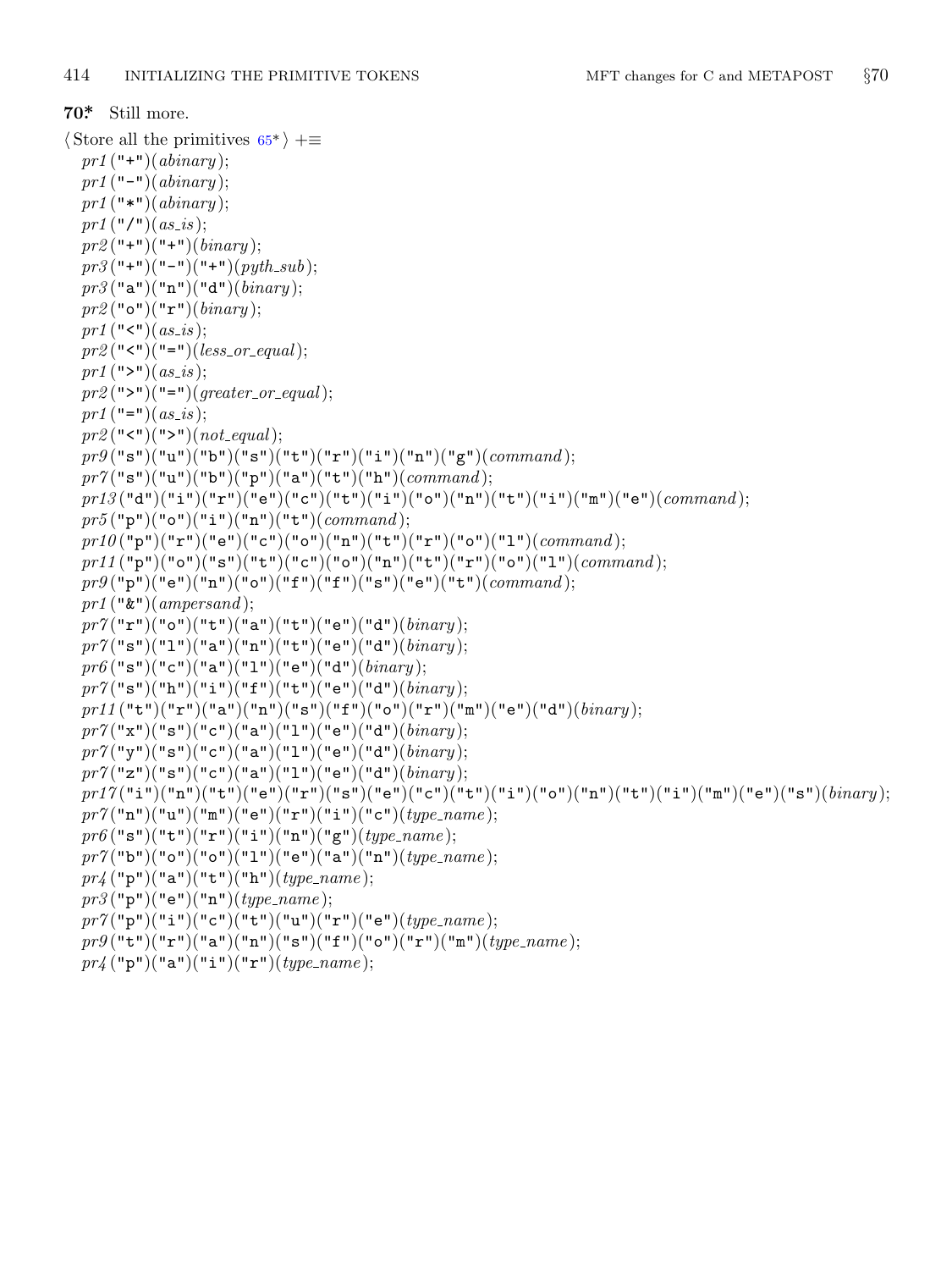<span id="page-14-0"></span>**71\*.** At last we are done with the tedious initialization of primitives.

```
⟨ Store all the primitives 65* ⟩ +≡
 pr3 ("e")("n")("d")(endit);
 pr4 ("d")("u")("m")("p")(endit);
 pr9 ("b")("a")("t")("c")("h")("m")("o")("d")("e")(bold );
 pr11("n")("o")("n")("s")("t")("o")("p")("m")("o")("d")("e")(bold);
 p r 10("s")("c")("r")("o")("l")("l")("m")("o")("d")("e")(bold);
 pr13 ("e")("r")("r")("o")("r")("s")("t")("o")("p")("m")("o")("d")("e")(bold );
 pr5("i")("n")("n")("e")("r")(<i>command</i>);pr5 ("o")("u")("t")("e")("r")(command );
 pr9("s")("h")("o")("w")("t")("o")("k")("e")("n")(<i>command</i>);
 pr9("s")("h")("o")("w")("s")("t")("a")("t")("t")("s")(<i>bold</i>);pr4 ("s")("h")("o")("w")(command );
 pr12("s")("h")("o")("w")("v")("a")("r")("i")("a")("b")("l")("e")(<i>command</i>);
 pr16 ("s")("h")("o")("w")("d")("e")("p")("e")("n")("d")("e")("n")("c")("i")("e")("s")(bold );
 pr7 ("c")("o")("n")("t")("o")("u")("r")(command );
 p r 10("d")("o")("u")("b")("1")("e")("p")("a")("t")("h")(command);
 pr4 ("a")("1")("s")("o")(command);
 pr7("w")("i")("t")("h")("p")("e")("n")(<i>command</i>);pr7 ("m")("e")("s")("s")("a")("g")("e")(command );
 pr10 ("e")("r")("r")("m")("e")("s")("s")("a")("g")("e")(command );
 pr7("e")("r")("r")("h")("e")("1")("p")(command);
 pr8("c")("h")("a")("r")("l")("i")("s")("t")(<i>command</i>);\text{pr8}("1")("i")("g")("t")("a")("b")("1")("e")(<i>command</i>);prl0("e")("x")("t")("e")("n")("s")("i")("b")("l")("e")(command);
 pr10 ("h")("e")("a")("d")("e")("r")("b")("y")("t")("e")(command );
 pr9("f")("o")("n")("t")("d")("i")("m")("e")("n")(<i>command</i>);pr7("s")("p")("e")("c")("i")("a")("l")(command);
 pr1 ("%")(comment);
 pr2 ("%")("%")(verbatim);
 pr3 ("%")("%")("%")(set format);
 pr4 ("%")("%")("%")("%")(mft comment);
 pr1 ("#")(sharp);
 pr4 ("g")("o")("o")("d")(special tag );
```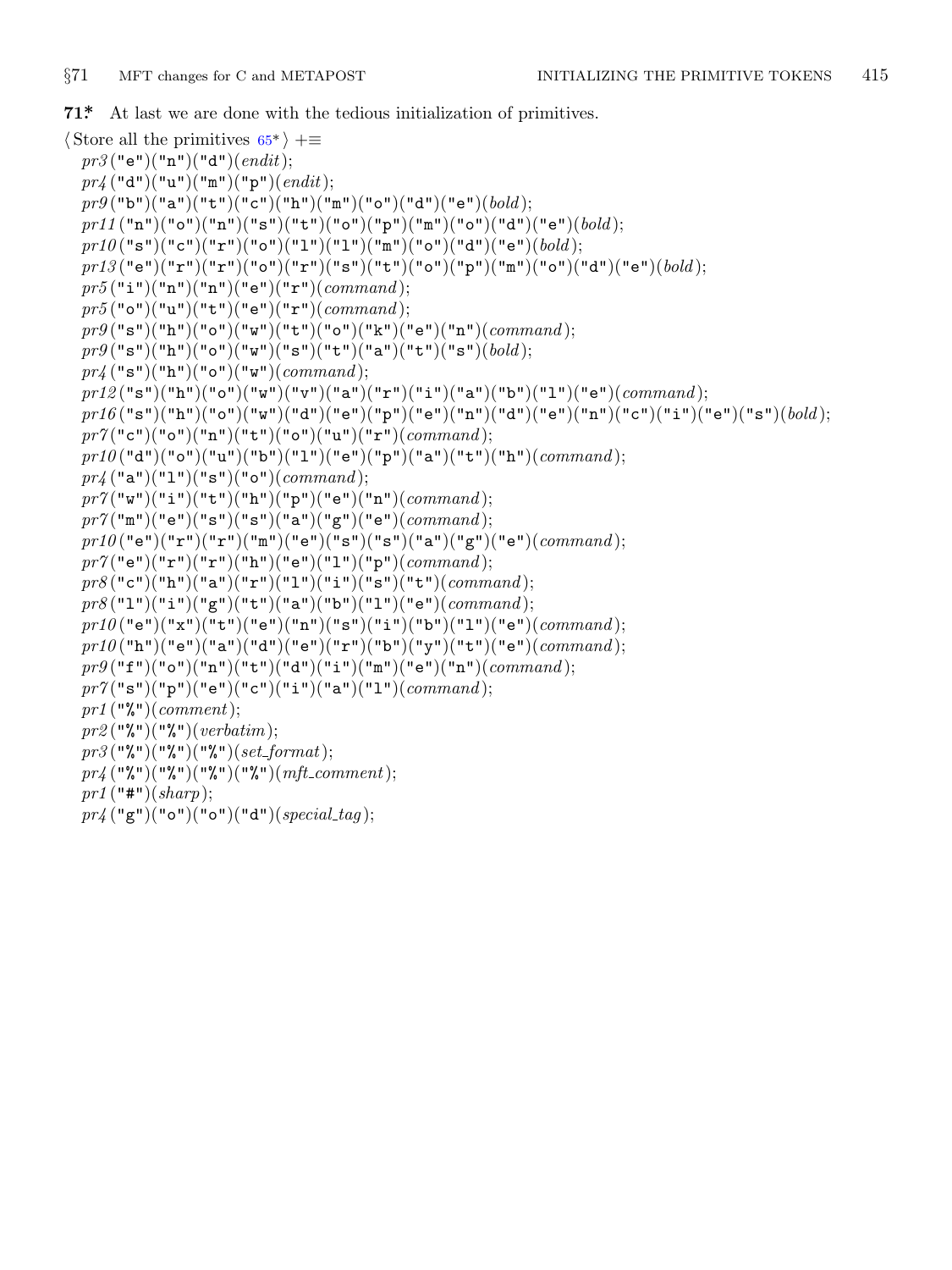<span id="page-15-0"></span>**75\*. Inputting the next token.** MFT's lexical scanning routine is called *get next*. This procedure inputs the next token of METAFONT input and puts its encoded meaning into two global variables, *cur type* and *cur tok* .

The **btex** *. . .* **etex** and **verbatimtex** *. . .* **etex** features need to be implemented at a low level in the scanning process. This is implemented by changing the behavior of the scanner via *scanner status* global variable.

**define**  $normal = 0$  {  $scanner\_status$  at "quiet times" } **define** *verbatimtex\_flushing* = 1 {*scanner\_status* when moving verbatim T<sub>E</sub>X material } **define**  $\text{}$  *btex\_flushing* = 2 { *scanner\_status* when moving T<sub>E</sub>X code } *⟨* Globals in the outer block 9 *⟩* +*≡ cur type* : *eight bits* ; *{* type of token just scanned *} cur tok* : *integer* ; *{* hash table or buffer location *} prev type* : *eight bits* ; *{* previous value of *cur type } prev tok*: *integer*; { previous value of *cur\_tok* } *scanner status* : *normal . . btex flushing* ; *{* are we scanning at high speed? *}*

**79\*.** If changes are made to accommodate non-ASCII character sets, they should be essentially the same in MFT as in METAFONT. However, MFT has an additional class number, the *end line class* , which is used only for the special character *carriage return* that is placed at the end of the input buffer.

**define** *carriage\_return* =  $'15$  { special code placed in *buffer* [*limit*] }

*⟨* Set initial values 10 *⟩* +*≡* **for**  $i \leftarrow$  "0" **to** "9" **do** *char\_class* [*i*]  $\leftarrow$  *digit\_class*;  $char\_class[" \cdot"] \leftarrow period\_class; char\_class[" \cup"] \leftarrow space\_class; char\_class["\mathcal{N}"] \leftarrow percent\_class;$  $char\_class$ <sup>[""""</sup>]  $\leftarrow string\_class;$  $char\text{-}class[","] \leftarrow 5; char\text{-}class[","] \leftarrow 6; char\text{-}class["("] \leftarrow 7; char\text{-}class[")"] \leftarrow right\text{-}parent\text{-}class;$ **for**  $i \leftarrow$  "A" **to** "Z" **do** *char\_class* [*i*]  $\leftarrow$  *letter\_class*; **for**  $i \leftarrow$  "a" **to** "z" **do** *char\_class* [*i*]  $\leftarrow$  *letter\_class*;  $char\_class$  $[$ " $\_\$ " $] \leftarrow letter\_class;$  $char\_class["\leq"] \leftarrow 10; char\_class["="] \leftarrow 10; char\_class[">"] \leftarrow 10; char\_class[":"] \leftarrow 10;$  $char\_class$ <sup>["</sup>|"]  $\leftarrow$  10;  $char\_class$  ["`"]  $\leftarrow$  11;  $char\_class$  ["´"]  $\leftarrow$  11;  $char\_class$  ["+"]  $\leftarrow$  12;  $char\_class$  ["-"]  $\leftarrow$  12;  $char\_class[$ "/"]  $\leftarrow 13$ ;  $char\_class[$ "\*"]  $\leftarrow 13$ ;  $char\_class[$ "\"]  $\leftarrow 13$ ;  $char\_class$  $[""] \leftarrow 14; char\_class[""] \leftarrow 14;$ *char class* ["#"] *←* 15; *char class* ["&"] *←* 15; *char class* ["@"] *←* 15; *char class* ["\$"] *←* 15;  $char\_class$  ["<sup>\*</sup>"]  $\leftarrow$  16;  $char\_class$  ["<sup>\*</sup>"]  $\leftarrow$  16;  $char\_class$ <sup>["</sup>["]  $\leftarrow$  *left\_bracket\_class*;  $char\_class$ <sup>["</sup>] "]  $\leftarrow$  *right\_bracket\_class*;  $char\_class$  [" $\{\mathbf{``} \} \leftarrow 19; char\_class$  [" $\{\mathbf{``} \} \leftarrow 19;$ **for**  $i \leftarrow 0$  **to** " $\mathbf{u}$ "  $-1$  **do** *char\_class* [*i*]  $\leftarrow$  *letter\_class*; **for**  $i \leftarrow 127$  **to** 255 **do** *char\_class* [*i*]  $\leftarrow$  *letter\_class*;  $char{\sim}class[carriage\_return] \leftarrow end\_line{\sim}class; char{\sim}class['11] \leftarrow space{\sim}class;$  {tab }  $char\_class[$   $'14] \leftarrow space\_class;$  {form feed }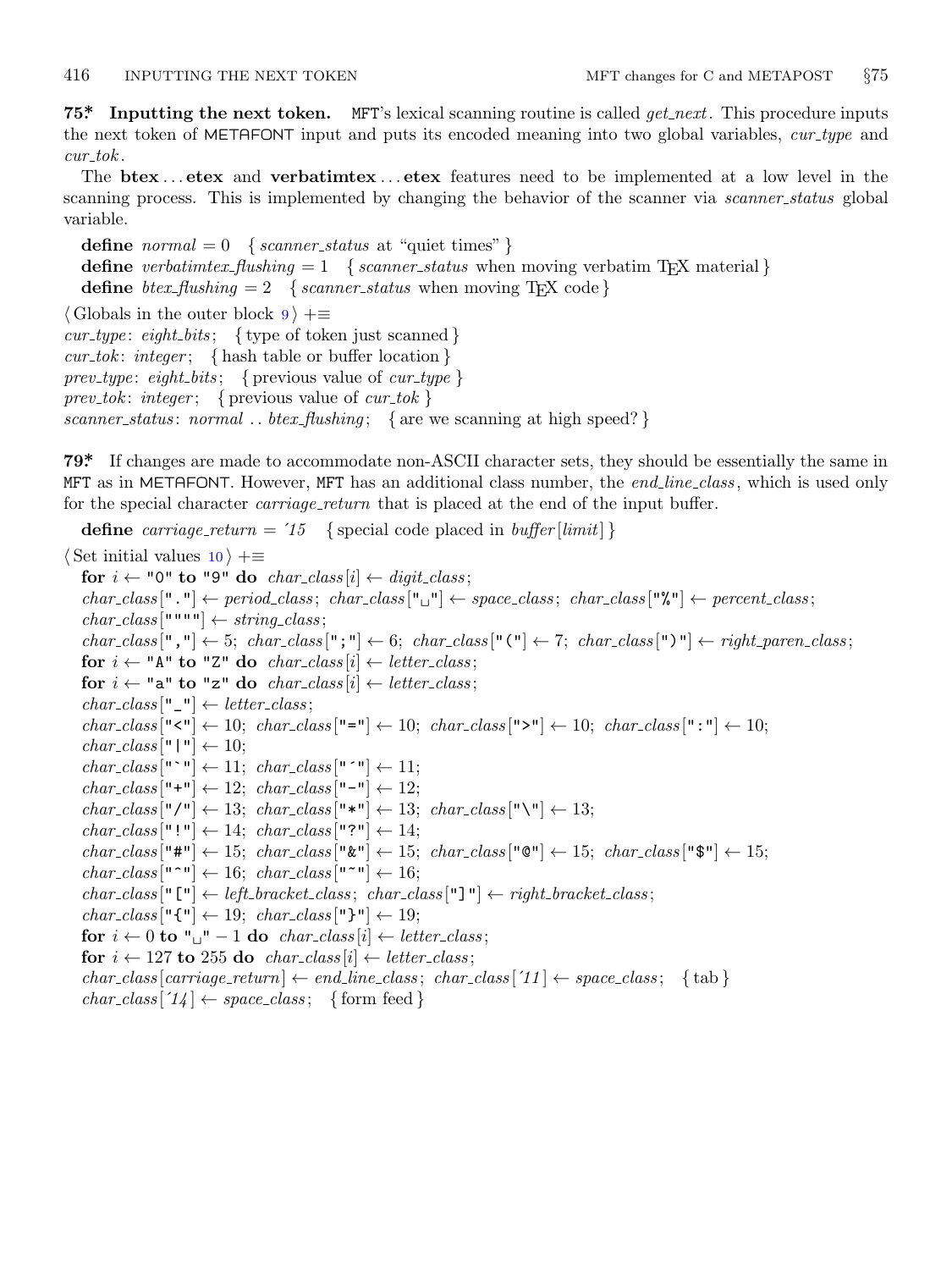<span id="page-16-0"></span>*§*81 MFT changes for C and METAPOST INPUTTING THE NEXT TOKEN 417

### **81\* define**  $emit(\textbf{\#}) \equiv$  **begin**  $cur\_type \leftarrow \textbf{\#}; \; cur\_tok \leftarrow id\_first; \; return; \; end$

*⟨* Branch on the *class* , scan the token; **return** directly if the token is special, or **goto** *found* if it needs to be looked up  $81^*$   $\equiv$ **case** *class* **of** *digit class* : **goto** *pass digits* ; *period\_class*: **begin**  $class \leftarrow char\_class[buffer[loc]]$ ; **if**  $class > period\_class$  **then goto**  $switch$  {ignore isolated '.'} **else if**  $class < period\_class$  **then goto**  $pass\_fraction$ ;  $\{ class = digit\_class \}$ **end**;  $space\_class:$  **if**  $start\_of\_line \vee \: scanner\_status > normal$  **then**  $emit(indentation)$ **else goto** *switch* ; *end line class* : *emit*(*end of line* ); *string\_class*:  $\langle$  Get a string token and **return** 82; *isolated classes* : **goto** *found* ; *invalid\_class*:  $\langle$  Decry the invalid character and **goto** *switch* 84 $\rangle$ ; **othercases** *do nothing {* letters, etc. *}* **endcases**; **while**  $char\_class[buffer[loc]] = class$  **do**  $incr(loc);$ **goto** *found* ; *pass\_digits*: while  $char\_class[buffer[loc]] = digit\_class$  **do**  $incr(loc)$ ; **if**  $buffer[loc] \neq$  "." **then goto** *done*; **if** *char\_class* [*buffer* [*loc* + 1]]  $\neq$  *digit\_class* **then goto** *done*; *incr* (*loc*); *pass fraction*: **repeat** *incr* (*loc*); **until**  $char\_class[buffer[loc]] \neq digit\_class;$ *done* : *emit*(*numeric token*) This code is used in section 80.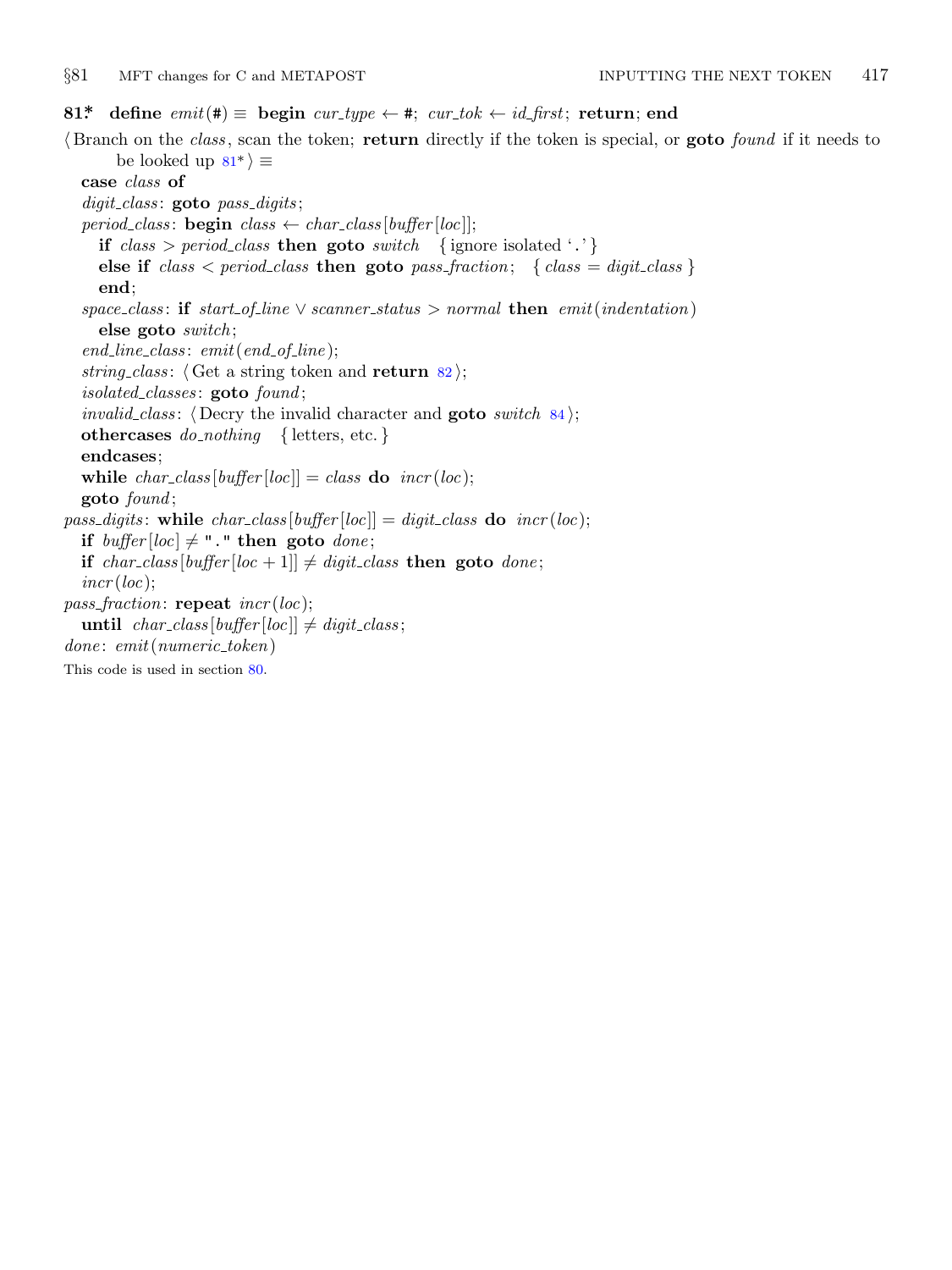<span id="page-17-0"></span>**88\*.** MFT calls *flush buffer* (*out ptr , false* ) before it has input anything. We initialize the output variables so that the first line of the output file will be '\input mftmac' or '\input mptmac' if a METAPOST file is converted.

*⟨* Set initial values 10 *⟩* +*≡*  $\label{eq:out1} out\_ptr\,\leftarrow\,1; \ out\_buf[1]\,\leftarrow\, "\lquare"; \ out\_line\,\leftarrow\,1;$ **if** *metapost* **then begin** *write* (*tex file ,* ´\input␣mptmac´); **end**  $\text{else }\textit{write}\left(\textit{text\_file},\texttt{input\_mf}\texttt{mac}\right);$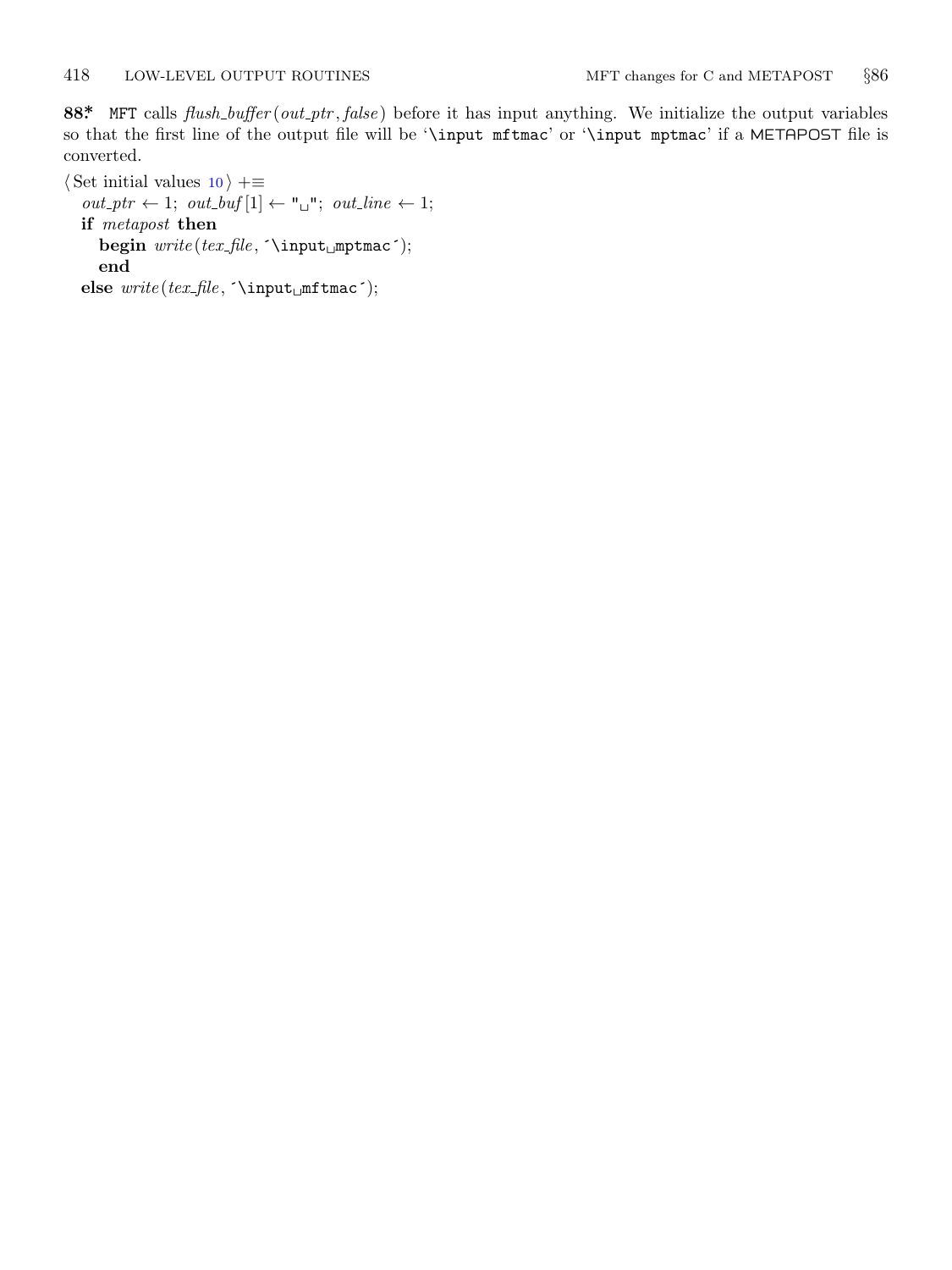## <span id="page-18-0"></span>*§*97 MFT changes for C and METAPOST TRANSLATION 419

**97\*. Translation.** The main work of MFT is accomplished by a routine that translates the tokens, one by one, with a limited amount of lookahead/lookbehind. Automata theorists might loosely call this a "finite state transducer," because the flow of control is comparatively simple.

# **procedure** *do the translation*; **label** *restart, reswitch , done , exit*; **var**  $k: 0 \ldots \text{buf\_size}$ ; { looks ahead in the buffer } *t*: *integer* ; *{* type that spreads to new tokens *}* **begin** *restart*: **if**  $out\_ptr > 0$  **then**  $f {ush\_buffer}(out\_ptr, false);$  $empty\_buffer \leftarrow true;$ **loop begin** *get next*; **if** *start\_of\_line* **then**  $\langle$  Do special actions at the start of a line 98 $\rangle$ ; *reswitch* : **case** *cur type* **of** *numeric\_token*:  $\langle$  Translate a numeric token or a fraction 105 $\rangle$ ; *string\_token*:  $\langle$  Translate a string token  $99$ ; *verbatim\_code*, *btex\_code*:  $\langle$  Copy T<sub>E</sub>X material 125<sup>\*</sup>); *indentation*: *out str* (*tr quad* ); *end of line , mft comment*: *⟨*Wind up a line of translation and **goto** *restart*, or finish a | *. . .* | segment and **goto** *reswitch* 110 $\rangle$ ; *end of file* : **return**; *⟨* Cases that translate primitive tokens 100 *⟩ comment, recomment*: *⟨* Translate a comment and **goto** *restart*, unless there's a | *. . .* | segment 108 *⟩*; *verbatim*: *⟨* Copy the rest of the current input line to the output, then **goto** *restart* 109 *⟩*; *set format*: *⟨* Change the translation format of tokens, and **goto** *restart* or *reswitch* 111 *⟩*; *internal*, *special\_tag*, *tag*:  $\langle$ Translate a tag and possible subscript 106 $\rangle$ ; **end**; *{* all cases have been listed *}* **end**; *exit*: **end**;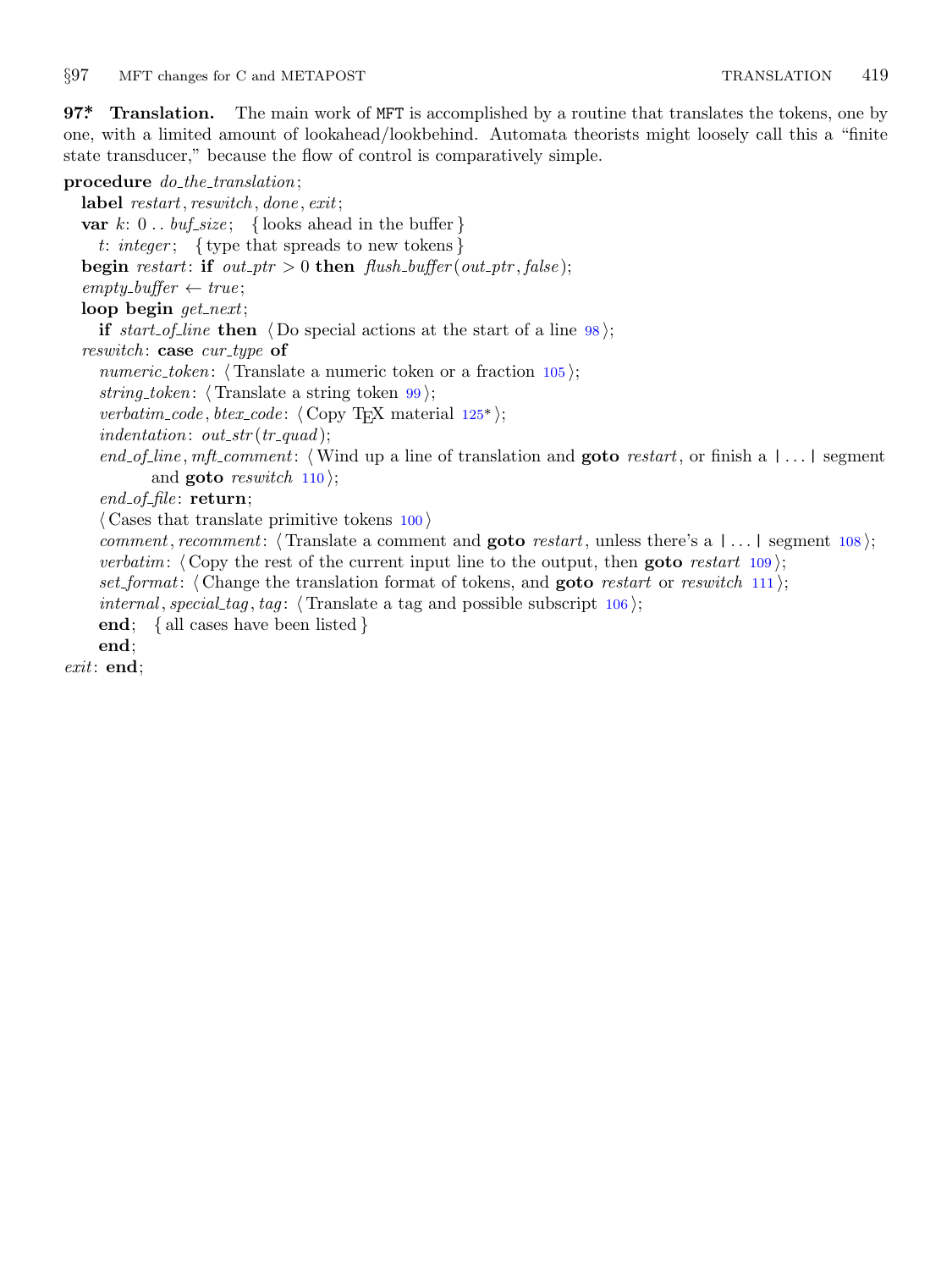<span id="page-19-0"></span>

**112\*. The main program.** Let's put it all together now: MFT starts and ends here.

**begin** *initialize* ; *{* beginning of the main program *} print*(*banner* ); *{* print a "banner line" *} print ln*(*version\_string*);  $\langle$  Store all the primitives  $65^*$ ); *⟨* Store all the translations 73 *⟩*; *⟨*Initialize the input system 44 *⟩*;  $do\_the\_translation$ ;  $\langle$  Check that all changes have been read  $49$ ; *⟨*Print the job *history* 113 *⟩*; *new line* ; **if**  $(history \neq spotless) ∧ (history \neq harmless message)$  **then**  $ucxit(1)$ **else** *uexit*(0); **end**.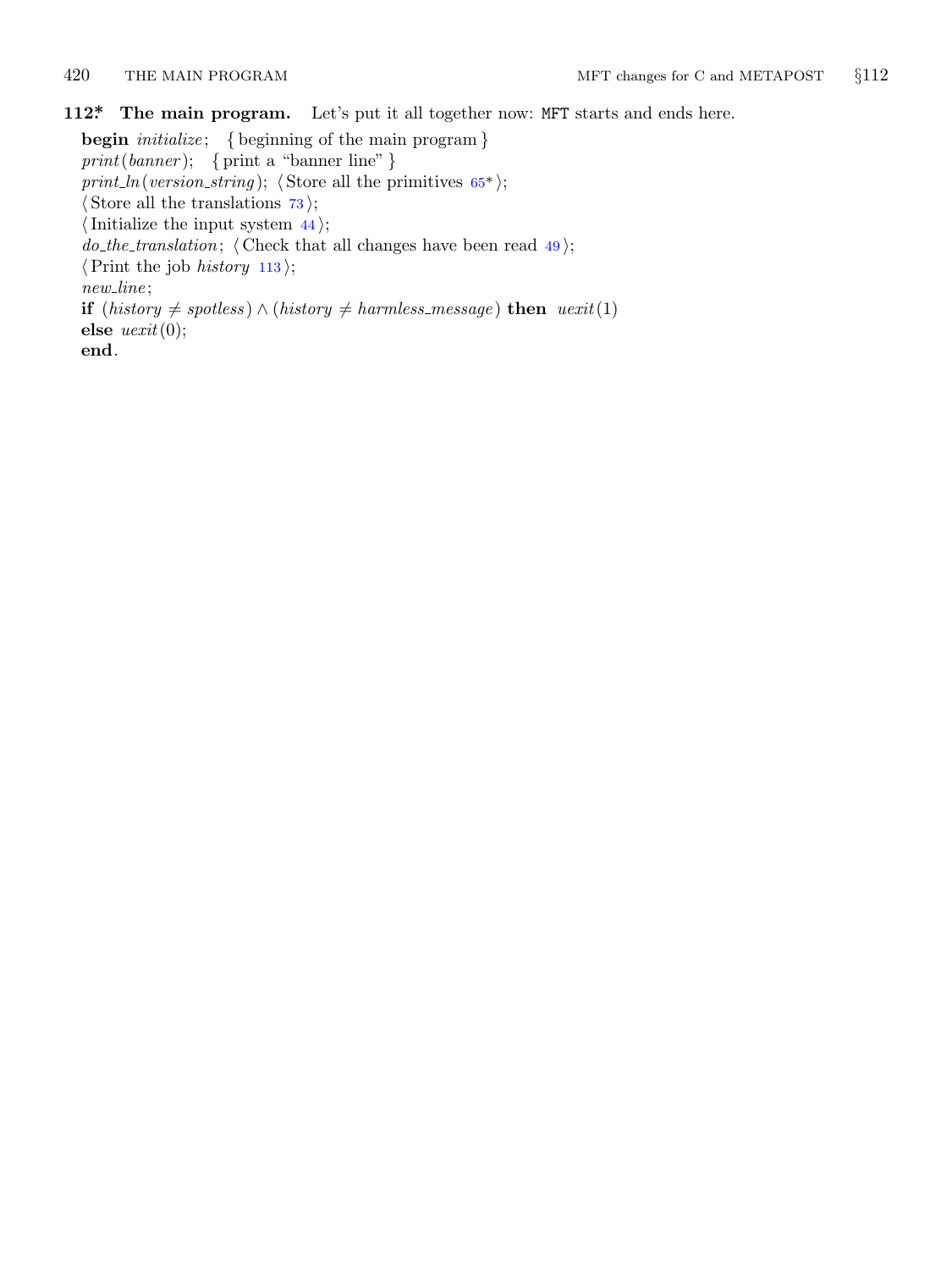<span id="page-20-0"></span>

**114\*. System-dependent changes.** The user calls MFT with arguments on the command line. These are either filenames or flags (beginning with '−'). The following globals are for communicating the user's desires to the rest of the program. The various *name* variables contain strings with the full names of those files, as UNIX knows them.

define  $max\_style = 32$ *⟨* Globals in the outer block 9 *⟩* +*≡ change name , tex name* : *const c string* ;  $style$ *name*: **array**  $[0 \t ... \t maxstyle \text{style} -1]$  **of**  $const\text{ }c\text{ }string$ ; *n style name* : *c int type* ; *{* Number of values in *style name* array. *} i style name* : *c int type* ; *{* The next *style name* . *} metapost*: *c int type* ; *{ true* for METAPOST, *false* for METAFONT *}*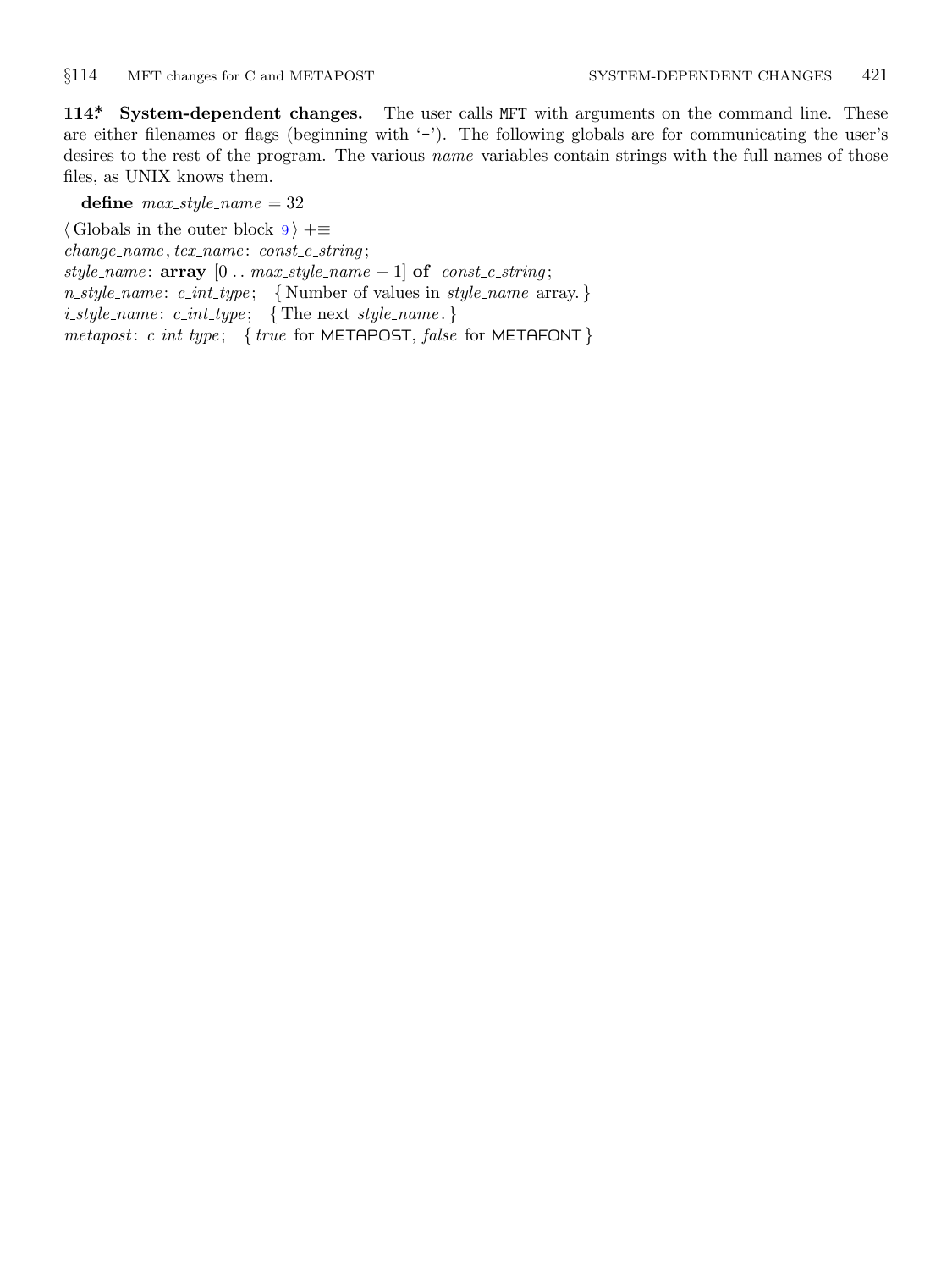<span id="page-21-0"></span>**115\*.** Look at the command line arguments and set the *name* variables accordingly.

At least one file name must be present as the first argument: the mf file. It may have an extension, or it may omit it to get ´.mf´ added. If there is only one file name, the output file name is formed by replacing the mf file name extension by ´.tex´. Thus, the command line mf foo implies the use of the METAFONT input file foo.mf and the output file foo.tex. If this style of command line, with only one argument, is used, the default style file, *plain*.*mft*, will be used to provide basic formatting.

**define**  $argument_is(\texttt{\#}) \equiv (stromp(long-options[option_index].name, \texttt{\#}) = 0)$ 

```
⟨ Define parse arguments 115* ⟩ ≡
procedure parse arguments ;
  const n_options = 5; {Pascal won't count array lengths for us.}
  var long options : array [0 . . n options ] of getopt struct;
    getopt return val : integer ; option index : c int type ; current option: 0 . . n options ;
    suffix : const c string ;
  begin \langleInitialize the option variables 121*\rangle;
  ⟨ Define the option table 116* ⟩;
  n\_style\_name \leftarrow 0;repeat getopt_return_val \leftarrow getopt_long_only(argc, argv, '', long_options, address_of(option_index));
    if qetopt\_return\_val = -1 then
       begin do nothing ; {End of arguments; we exit the loop below. }
       end
    else if qetopt\_return\_val = "?" then
         begin usage (my name );
         end
       else if argument is (´help´) then
            begin usage help(MFT HELP, nil);
            end
         else if argument is (´version´) then
              begin print version and exit(banner , nil, ´D.E.␣Knuth␣␣(MP␣changes␣by␣W.␣Bzyl)´, nil);
              end
            else if argument is (´change´) then
                 begin change\_name \leftarrow extend\_filename(optarg, \text{'ch'});end
              else if argument is (´style´) then
                   begin if (n\_style_name = max\_style_name) then
                     begin fatal error (´Too␣many␣style␣files␣specified.´); usage (my name );
                     end;
                   stylename [n\_style ]\leftarrow extendfilename (optarg, \text{`mft'});
                   n\_style\_name \leftarrow n\_style\_name + 1;end; {Else it was a flag; getopt has already done the assignment. }
  until qetopt\_return\_val = -1; {Now optind is the index of first non-option on the command line. We
         must have exactly one remaining argument. }
  if (\text{optind} + 1 \neq \text{argc}) then
    begin write ln(stderr , my name , ´:␣Need␣exactly␣one␣file␣argument.´); usage (my name );
    end;
  suffix \leftarrow find\_suffix(cmdline(optind));if \text{suffix} \land (\text{stream}(\text{suffix}, \text{`mp'}) = 0) then
    begin metapost \leftarrow true; texname{ }texname{ }text \leftarrow basename{\leftarrow}change\_suffix(cendline(optind), \text{'}.mp', \text{'}.tex;});
    end
  else begin tex name ← basename change suffix (cmdline (optind ), ´.mf´, ´.tex´);
    end;
  if (n\_style_name = 0) then
    begin if metapost then style name [0] ← ´mplain.mft´
```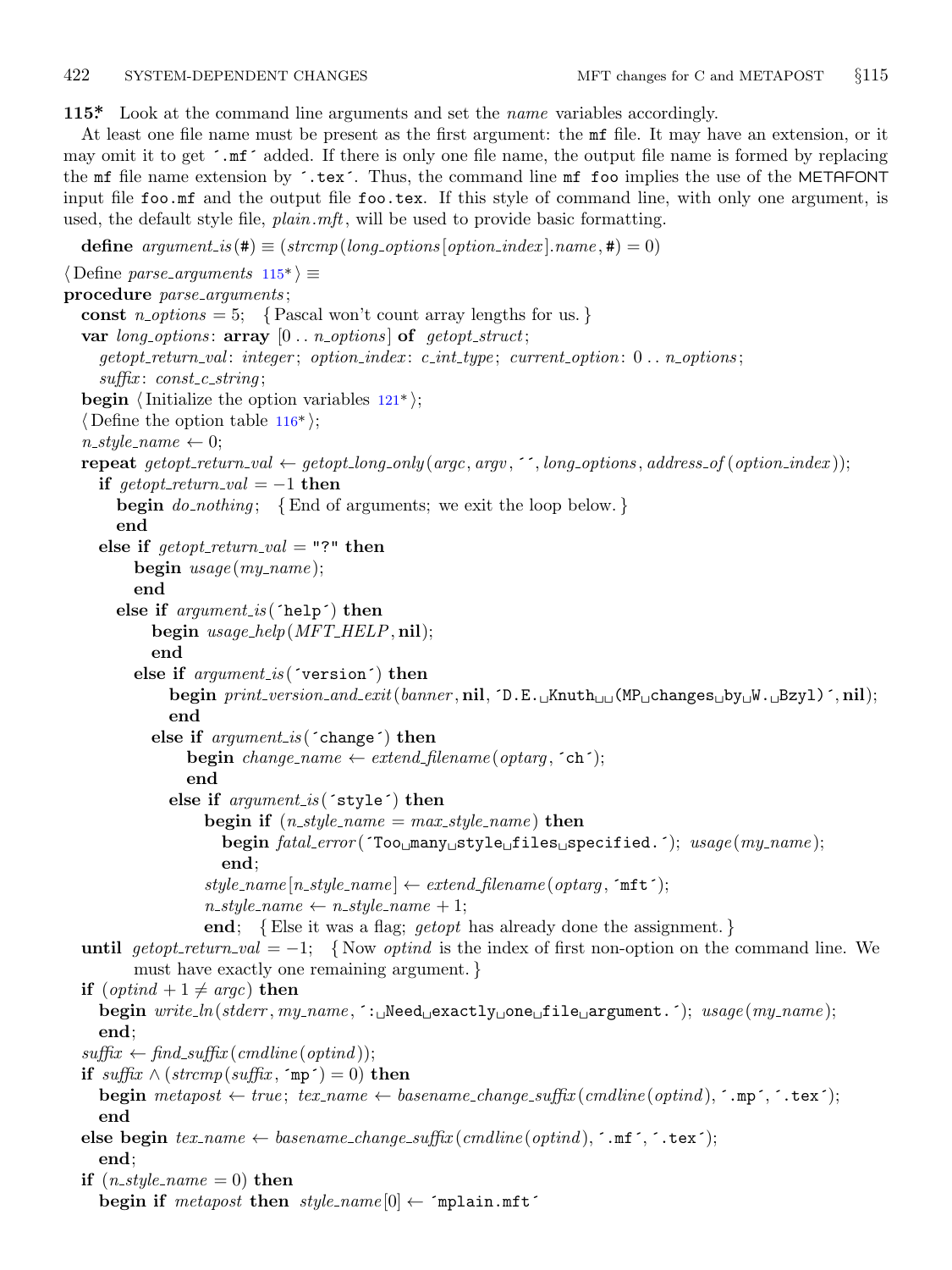```
else \ style{100} \space style{-.5mm} \underline{\hspace{10mm}}\space (0) \leftarrow \verb|'plain.mft';n\_style\_name \leftarrow 1;end;
end;
```

```
This code is used in section 3*.
```
**116\*.** Here are the opt[ions](#page-21-0) we allow. The first is one of the standard GNU options.

*⟨* Define the option table 116\* *⟩ ≡*  $current\_option \leftarrow 0; long\_options[current\_option].name \leftarrow 'help';$  $long-options[current\_option].has_arg \leftarrow 0; long\_options[current\_option].flag \leftarrow 0;$  $long\_\textit{options}$  [*current\_option*]*.val*  $\leftarrow$  0; *incr* (*current\_option*); See also sections 117\*, 118\*, 119\*, 120\*, and 122\*.

This code is used in section 115\*.

**117\*.** Another of the standard options.

*⟨* Define the option table 116\* *⟩* +*≡*  $long\_options$  [*current\_option*]*.name*  $\leftarrow$   $\check{}$  version $\check{ }$ ; *long\_options* [*current\_option*]*.has\_arg*  $\leftarrow 0$ ;  $long\_options$  [*current\_option*].  $flag \leftarrow 0$ ;  $long\_options$  [*current\_option*]*.val*  $\leftarrow 0$ ; *incr* (*current\_option*);

**118\*.** Here is the option to set a change file.

*⟨* Define the option table 116\* *⟩* +*≡*  $long-options$  [*current\_option*]*.name*  $\leftarrow$  ^ change<sup> $\sim$ </sup>; *long\_options* [*current\_option*]*.has\_arg*  $\leftarrow$  1;  $long\_options$  [current\_option].  $flag \leftarrow 0$ ;  $long\_options$  [current\_option].  $val \leftarrow 0$ ;  $incr$  (current\_option);

**119\*.** Here is the option to set the style file.

*⟨* Define the option table 116\* *⟩* +*≡*  $long\_options$  [*current\_option*]*.name*  $\leftarrow$   $^{\sim}$  **style** $^{\sim}$ ; *long\_options* [*current\_option*]*.has\_arg*  $\leftarrow$  1;  $long\_options$  [*current\_option*]*.flag*  $\leftarrow 0$ ; *long\_options* [*current\_option*]*.val*  $\leftarrow 0$ ; *incr* (*current\_option*);

**120\*.** The option to set a METAPOST file processing.

*⟨* Define the option table 116\* *⟩* +*≡*  $long\_options[current\_option].name \leftarrow$   $\leftarrow$   $\leftarrow$   $\leftarrow$   $\leftarrow$   $\leftarrow$   $\leftarrow$   $\leftarrow$   $\leftarrow$   $\leftarrow$   $\leftarrow$   $\leftarrow$   $\leftarrow$   $\leftarrow$   $\leftarrow$   $\leftarrow$   $\leftarrow$   $\leftarrow$   $\leftarrow$   $\leftarrow$   $\leftarrow$   $\leftarrow$   $\leftarrow$   $\leftarrow$   $\leftarrow$   $\leftarrow$   $\leftarrow$   $\leftarrow$   $\leftarrow$   $\leftarrow$   $\leftarrow$   $\leftarrow$   $\leftarrow$   $\leftarrow$   $\leftarrow$   $\$  $long\rightarrow$   $points$  [*current\_[opti](#page-21-0)on*]*.flag*  $\leftarrow$  *address\_of* (*metapost*); *long\_options* [*current\_option*]*.val*  $\leftarrow$  1; *incr* (*current option*);

121\* *metapost* defaults to *false*; will become *true* for METAPOST.

*⟨*Initialize the option variables 121\* *⟩ ≡*  $metapos<sup>t</sup> \leftarrow false$ ; This code is used in section 115\*.

**122\*.** An element with all zeros always ends the list of options.

*⟨* Define the option table 116\* *⟩* +*≡*  $long-options$  [*current\_option*]*.name*  $\leftarrow 0$ ; *long\_options* [*current\_option*]*.has\_arg*  $\leftarrow 0$ ;  $long\_options[current\_option]$ *.flag*  $\leftarrow 0$ ;  $long\_options[current\_option]$ *.val*  $\leftarrow 0$ ;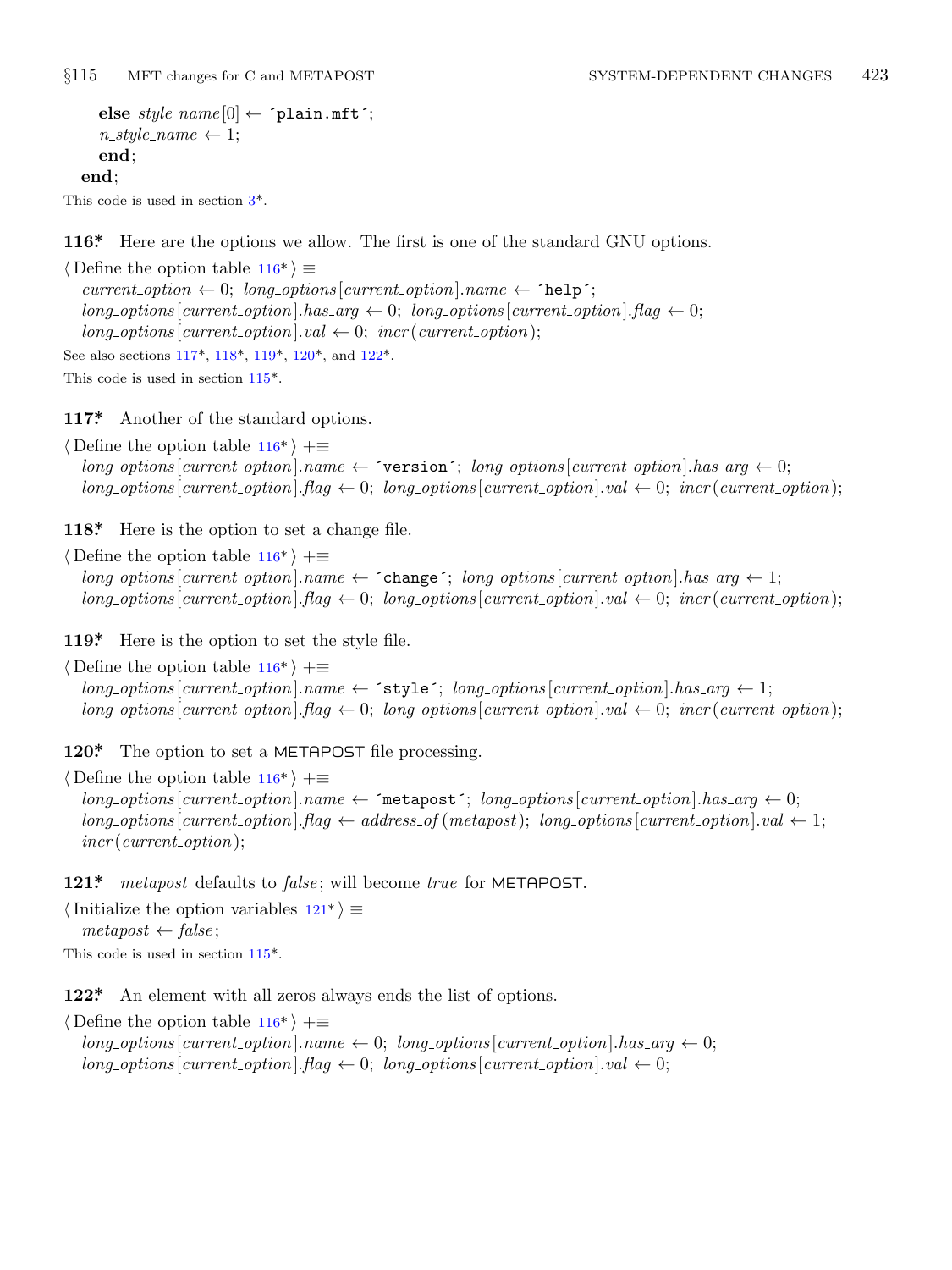# <span id="page-23-0"></span>**123\*.** Store primitives specific for METAFONT.

*⟨* Store all the primitives 65\* *⟩* +*≡*

**if** *¬metapost* **then begin** *pr12* ("a")("u")("t")("o")("r")("o")("u")("n")("d")("i")("n")("g")(*internal*);  $pr7("c")("h")("a")("r")("f")("a")("a")("m")(*internal*)$ ;  $pr8$ ("d")("r")("o")("p")("p")("i")("n")("g")(*command*);  $pr7("d")("i")("s")("p")("l")("a")("y")(*command*);$  $pr6$  ("f")("i")("l")("l")("i")("n")(*internal*);  $p$ r11("g")("r")("a")("n")("u")("1")("a")("r")("i")("t")("y")( $internal$ );  $pr8$ ("i")("n")("w")("i")("n")("d")("o")("w")(*bbinary*); *pr4* ("h")("p")("p")("p")(*internal*);  $pr7("k")("e")("e")("p")("i")("in")("m")("g")(*command*);$  $p r 10("n")("u")("m")("s")("p")("e")("c")("i")("a")("u")(*command*)$ ;  $p r 10$ ("o")("p")("e")("n")("w")("i")("n")("d")("o")("w")(*command*);  $pr9("s")("m")("o")("o")("t")("h")("i")("n")("m")("g")(*internal*);$ *pr4* ("v")("p")("p")("p")(*internal*);  $p$ r11("t")("o")("t")("a")("1")("w")("e")("i")("g")("h")("t")( $op$ );  $p r 12$  $("t")("r")("a")("c")("i")("n")("g")("e")("d")("g")("e")("e")(*internal*)$ ;  $p r 10(^{''}w")({''i}'')({''}t")({''}h")({''}w")({''}e")({''i}'')({''}g")({''}h")({''}t")(*command*);$ **end**;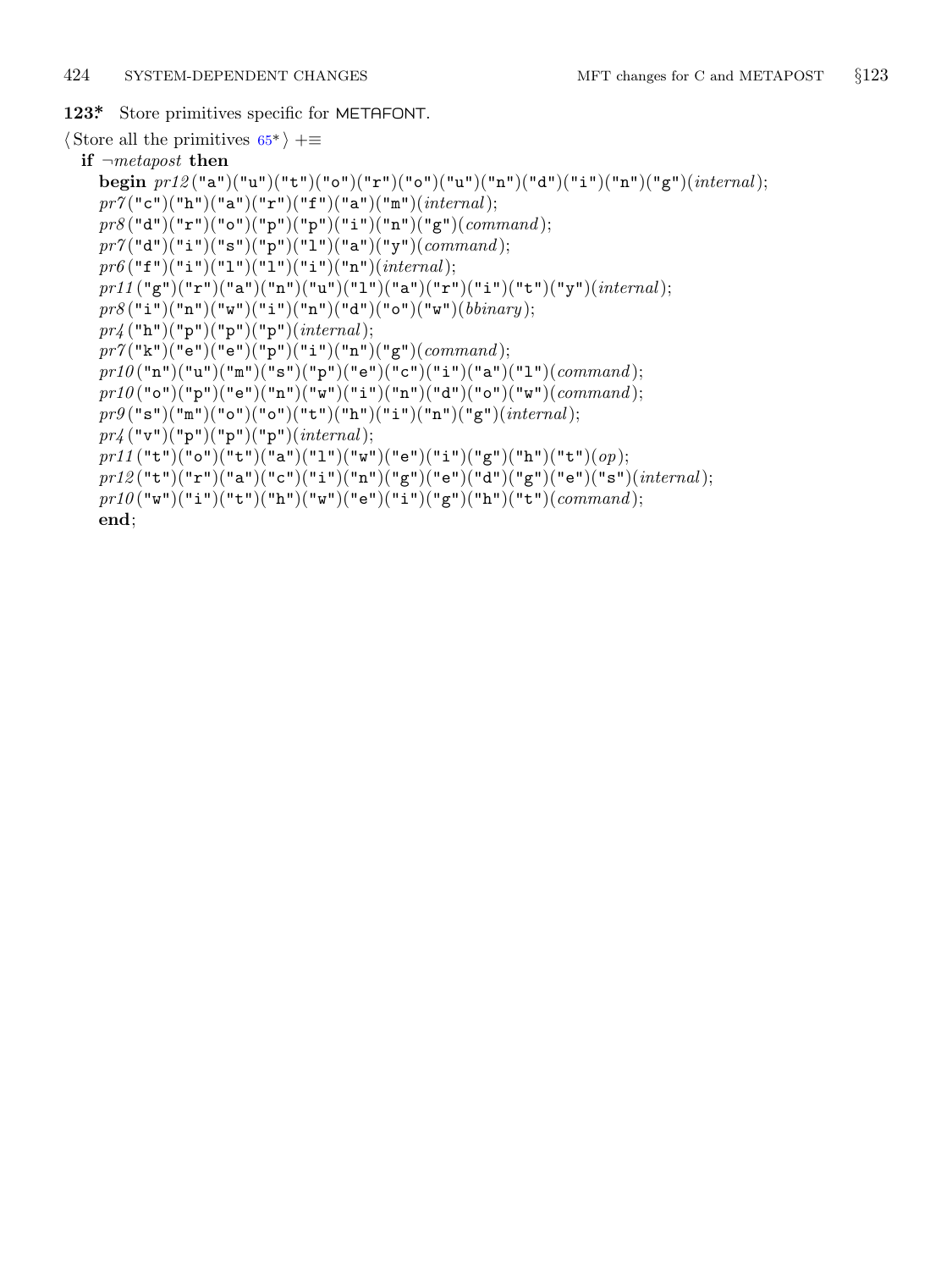**if** *metapost* **then begin**  $pr9("a")("r")("c")("l")("e")("n")("g")("t")("h")(*op*);$ pr7("a")("r")("c")("t")("i")("m")("e")(*command*);  $pr8("b")("1")("u")("e")("p")("a")("r")("t")(*op*);$ *pr7* ("b")("o")("u")("n")("d")("e")("d")(*op*); *pr4* ("b")("t")("e")("x")(*btex code* ); *pr4* ("c")("1")("i")("p")(*command*);  $pr7("c")("1")("i")("p")("p")("e")("d")(*op*);$  $pr9("c")("1")("o")("s")("e")("f")("r")("o")("m")(*input\_command*)$ ;  $pr5$  ("c")("o")("1")("o")("r")(*type\_name*); *pr6* ("d")("a")("s")("h")("e")("d")(*command* ); *pr8* ("d")("a")("s")("h")("p")("a")("r")("t")(*op*); *pr4* ("e")("t")("e")("x")(*etex marker* );  $pr6$ <sup>("f"</sup>)("i")("l")("l")("e")("d")(*op*);  $pr8$ ("f")("o")("n")("t")("p")("a")("r")("t")(*op*);  $pr8$ ("f")("o")("n")("t")("s")("i")("z")("e")(*op*); *pr9* ("g")("r")("e")("e")("n")("p")("a")("r")("t")(*op*);  $pr6$ <sup>("i"</sup>)("n")("f")("o")("n")("t")(*binary*);  $pr8$ ("1")("i")("n")("e")("j")("o")("i")("n")(*internal*);  $pr7("1")("i")("n")("e")("c")("a")("p")(*internal*);$  $pr8$ ("1")("1")("c")("o")("r")("n")("e")("r")(*op*);  $pr8$ ("1")("r")("c")("o")("r")("n")("e")("r")(*op*);  $p r 10$ ("m")("i")("t")("e")("r")("l")("i")("m")("i")("t")(*internal*); *pr8* ("m")("p")("x")("b")("r")("e")("a")("k")(*bold* ); *pr8* ("p")("a")("t")("h")("p")("a")("r")("t")(*op*); *pr7* ("p")("e")("n")("p")("a")("r")("t")(*op*);  $pr9("p")("r")("o")("1")("o")("e")("u")("e")("s")(*internal*)$ ; *pr7* ("r")("e")("d")("p")("a")("r")("t")(*op*);  $pr8("r")("e")("a")("d")("f")("r")("o")("m")(*input\_command*)$ ;  $pr9("s")("e")("t")("b")("o")("u")("u")("d")("d")("s")(*command*)$ ; *pr7* ("s")("t")("r")("o")("k")("e")("d")(*op*); *pr8* ("t")("e")("x")("t")("p")("a")("r")("t")(*op*);  $pr7("t")("e")("x")("t")("u")("a")("l")(op);$ pr16("t")("x")("a")("c")("i")("n")("g")("1")("o")("s")("t")("c")("h")("a")("x")("s")(*internal*); *pr11* ("t")("r")("u")("e")("c")("o")("r")("n")("e")("r")("s")(*internal*);  $pr8("u")("1")("c")("o")("r")("n")("e")("r")(*op*);$ *pr8* ("u")("r")("c")("o")("r")("n")("e")("r")(*op*); *pr11* ("v")("e")("r")("b")("a")("t")("i")("m")("t")("e")("x")(*verbatim code* );  $pr6$  ("w")("i")("t")("h")("i")("n")(*bbinary*);  $pr9("w")("i")("t")("h")("c")("c")("o")("l")("o")("r")(*command*);$  $pr5("w")("r")("i")("t")("e")(*command*)$ ;

<span id="page-24-0"></span>*§*124 MFT changes for C and METAPOST SYSTEM-DEPENDENT CHANGES 425

**124\*.** Store primitives specific for METAPOST.

*⟨* Store all the primitives 65\* *⟩* +*≡*

**end**;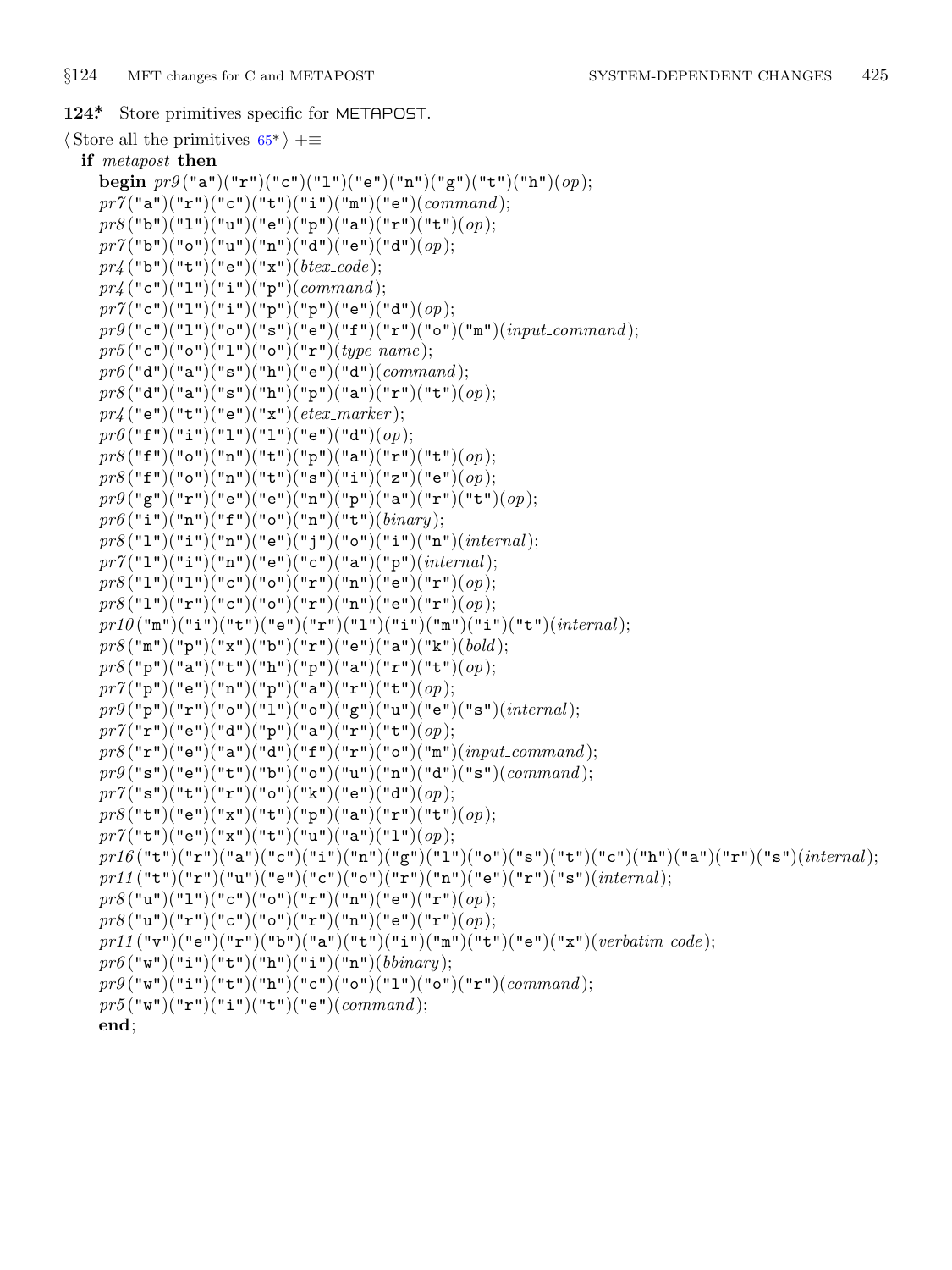<span id="page-25-0"></span>**125\*.** Here an extra section is added. 'btex' token is translated to '\mftbeginB' and 'verbatimtex' to '\mftbeginV'. 'etex' is translated to '\mftend'. These TEX macros are defined in mptmac.tex.

*⟨* Copy TEX material 125\* *⟩ ≡* **begin** *out4* ("\")("m")("f")("t"); *out5* ("b")("e")("g")("i")("n"); **if**  $cur\_type = verbatim\_code$  **then begin**  $out("V")$ ; *scanner\_status*  $\leftarrow$  *verbatimtex\_f; fluxhing;* **end else if** *cur type* = *btex code* **then begin**  $out("B")$ ; *scanner\_status*  $\leftarrow$  *btex\_flushing*; **end**;  $out("{\{\{\{\}\}}; out, count\_name(cur\_tok);\ out("{\{\}\})}; get\_next;$ **while**  $cur\_type \neq etcx\_marker$  **do**  $\text{begin if} \text{cur_type} = \text{indent} \text{indent}$ **begin**  $out("$  $_"$ ); **end else if**  $cur\_type = end\_of\_line$  **then**  $\mathbf{begin}(a) = \mathbf{begin}(b) = \mathbf{begin}(c) = \mathbf{begin}(d) = \mathbf{begin}(d) = \mathbf{begin}(d) = \mathbf{begin}(d) = \mathbf{begin}(d) = \mathbf{begin}(d) = \mathbf{begin}(d) = \mathbf{begin}(d) = \mathbf{begin}(d) = \mathbf{begin}(d) = \mathbf{begin}(d) = \mathbf{begin}(d) = \mathbf{begin}(d) = \mathbf{begin}(d) = \mathbf{begin}(d) = \mathbf{begin}(d) = \mathbf{begin}(d) = \mathbf{begin}(d) = \mathbf{begin}(d) = \mathbf{begin}(d) = \mathbf{begin}(d) = \mathbf{$ **end else** *copy* (*id first*); *get next*; **end**; *out4* ("\")("m")("f")("t"); *out3* ("e")("n")("d"); *out*("{"); *out name* (*cur tok* ); *out*("}"); **if** *scanner\_status* = *verbatimtex\_flushing* **then**  $out("$");$  $scanner\_status \leftarrow normal;$ **end** This code is used in section 97\*.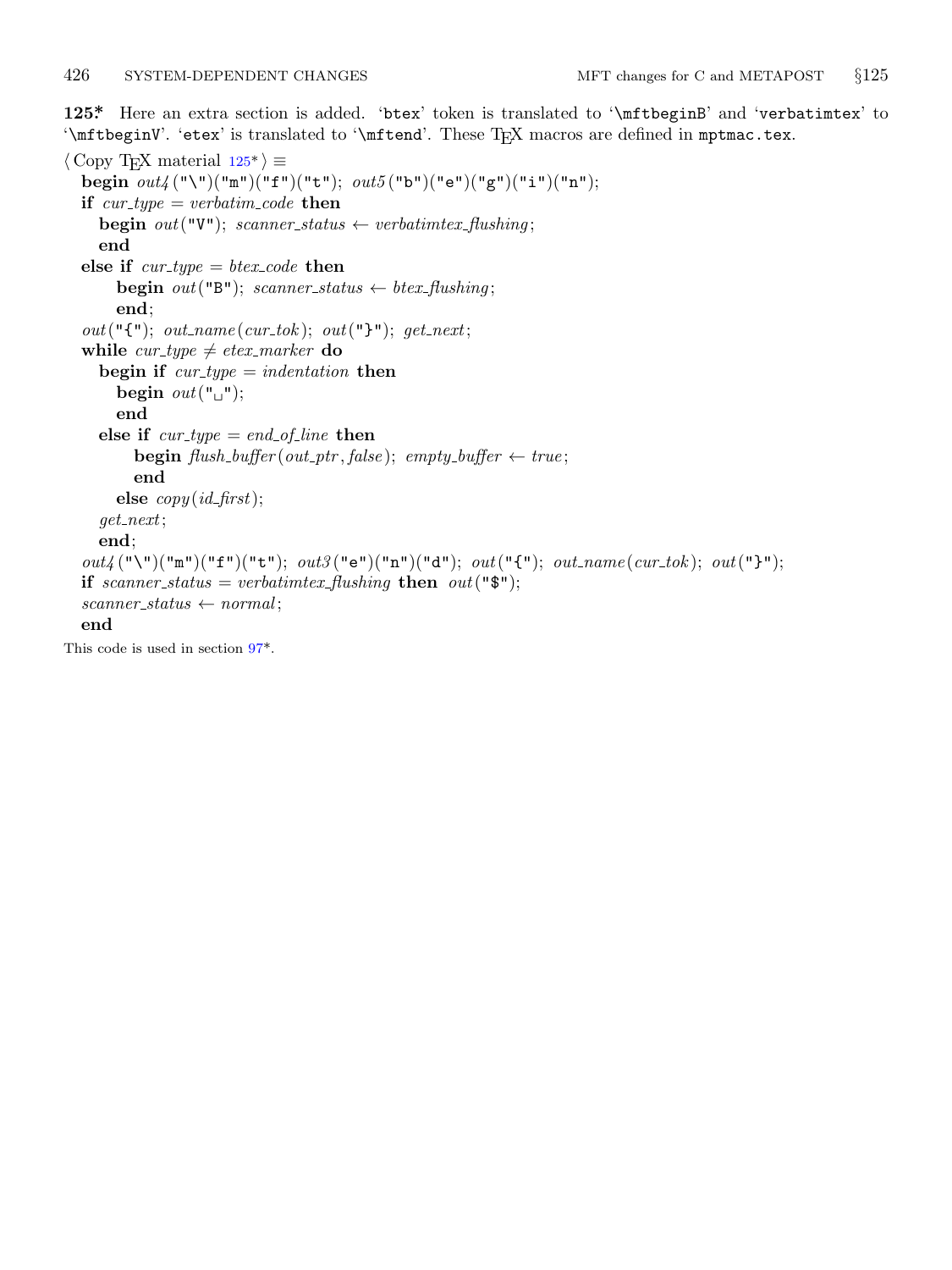<span id="page-26-0"></span>**126\*. In[dex.](#page-22-0)**

The following sections were changed by the change file: 1, 2, 3, 8, 13, 17, 20, 21, 22, 24, 26, 28, 31, 47, 63, 65, 66, 67, 68, 69, 70, 71, 75, 79, 81, 88, 97, 112, 114, 115, 116, 117, 118, 119, 120, 121, 122, 123, 124, 125, 126.

−change : 118\*. −help : 116\*. −style : 119\*. −version : 117\*.  $\backslash !$  : 98. \, : 106, 107.  $\backslash$ ; : 101. \? : 100. \\ : 106.  $\backslash$  : 101. \AM, etc : 73. \frac : 105. \input mftmac: 88\* \input mptmac : 88\*. \par: 108, 110.  $\lambda_1 : 100.$  $\lambda$ 2 : 100.  $3: 100.$  $\lambda$ 4 : 100. \5 : 100.  $\sqrt{6}$ : 100.  $\sqrt{7}$ : 99.  $\8: 100.$  $\8: 100.$  $\sqrt{9}$ : 108. {} : 9[8.](#page-2-0) *abinary*[:](#page-8-0) [6](#page-21-0)3,\* 70,\* [98,](#page-13-0) 101. *address of* : 115\*, 120\*. *ampersand*:  $\underline{63}$ , 70, 98, 102. *argc*: 115\*. *argument is* : 115\*. *argv*: 3, 115\* *as is* : 6[3\\*,](#page-1-0) [65\\*,](#page-19-0) [66\\*,](#page-9-0) [70](#page-21-0)\*, 101. ASCII code: 11. *ASCII cod[e](#page-8-0)* : [12](#page-9-0), 13, 15, [27,](#page-23-0) 28, [36](#page-24-0), 51, 72, 78, 80, [86,](#page-8-0) [91,](#page-10-0) [95.](#page-13-0) *b*: 87. *backsla[sh](#page-8-0)*: [6](#page-14-0)3<sup>\*</sup>, 65<sup>\*</sup>, 102. *banner* : 2\* 112\* 115\* *basename c[han](#page-8-0)g[e](#page-18-0) su[ffix](#page-24-0)* : [11](#page-25-0)5\*. *bbinary* : 63,\* 65,\* 9[8,](#page-25-0) 100, 123,\* 124.\* *binary* : [63](#page-2-0)\*, 66\*, [70\\*,](#page-5-0) 98, 100, 124\*. *bold*: 63\*, 6[6\\*,](#page-18-0) 71\*, 100, 124\*. *boolean*: 28\*, 34, 37, 77, 87. *break out*: 89, 90, 91. *btex\_code* : 63,\* 97,\* 124,\* 125.\* *btex flushing* : 75\*, 125\*. *buf\_size*: <u>8</u>\*, 27, 28<sup>\*</sup>, 29, 34, 36, 37, 38, 42, 55, 58, 96, 97\*.

*buffer* : 27, 28\*, 29, 30, 37, 39, 41, 42, 43, 44, 48, 49, 55, 58, 59, 61, 62, 64, 79, 80, 81, 82, 85, 96, 104, [1](#page-1-0)05, 108. *byte mem*: 50, 51, 52, 53, 58, 61, 62, 72, 93, 94, 106, [10](#page-20-0)7[.](#page-21-0) *byte ptr* : 52, 53, [54](#page-15-0), 62, 72. *byte start*: 50, 51, 52, 53, 54, 55, 61, 62, 72, 93, 94, 106, 107. Bzyl, Wlodek: 1\*. *c*: 80. *c int type* : [11](#page-2-0)4\*, 1[15\\*.](#page-4-0) *carriage\_return*:  $\frac{79}{6}$ , 85, 104, 108. Change file e[nde](#page-4-0)[d...](#page-20-0):  $40, 42, 48$  $40, 42, 48$ . Change file entry did not match : 49. *change [bu](#page-3-0)ffer* : 36, 37, 38, 41, 42, 49. *change chan[ging](#page-3-0)* : [35,](#page-15-0) 42, [44,](#page-16-0) 48. *change file* : 3\*, 23, 24\*, 30, 34, [3](#page-3-0)6, [3](#page-15-0)9, 40, 42, 48. *change limit*: 36, 37, 38, 41, 42, 46, 49. *change [n](#page-3-0)ame* : [2](#page-3-0)4\*, 114\*, 115\*. *changin[g](#page-2-0)* : 30, [34](#page-16-0), 35, 36, 38, 42, 44, 45, 49. *char* : 13\*. *char\_class* : [1](#page-4-0)7, [78](#page-21-0), 79, 80, 81, 105, 107. charact[er s](#page-8-0)e[t d](#page-9-0)ependencies:  $17,79$ \* *check change* [:](#page-8-0) [42,](#page-9-0) [46.](#page-10-0) *chr* : 13\*, 1[5,](#page-8-0) 1[7\\*,](#page-14-0) 1[8.](#page-18-0) *class*: 3,\* 80, 81\* *class var* : 3\*. *cmdline*: 24, 115\* *colon*: 63<sup>\*</sup>, 65<sup>\*</sup>, 100. *command* :  $63*65*66*70*71*100, 123*124*$  $63*65*66*70*71*100, 123*124*$  $63*65*66*70*71*100, 123*124*$ *comment*: 63, 71, 97, 108. *confusion*: [3](#page-15-0)2. *const c string* : 114\*, [11](#page-25-0)5\*. *continue*: 5, 38, [39](#page-21-0). *copy* : 96, 99, 105, 107, 108, 109, 125\*. *cur tok*: [64](#page-5-0), 72, 73,  $\frac{75}{76}$ , 76, 80, 81, 99, 100, 101, 102, 103, 10[5,](#page-15-0) 1[06,](#page-16-0) 107, 111, 125\*. *cur\_type*:  $\frac{75}{76}$ , 7[6,](#page-16-0) 80, 81, 97, 98, 101, 106, 107, 108, 110, 111, [125](#page-18-0)\*. *current option*: 115\*, [11](#page-16-0)6\*, 11[7\\*,](#page-18-0) 118\*, 119\*, 120\*, 122\*. *d*: 91. *decr* : 6, 28, 8[7,](#page-15-0) 91. *digit\_class*: 78, 79, 81, 105. *do\_nothing*: 6, 81, 98, 115\* *do the translation*: 97\*, 112\*. done: 5, 38, 39, 80, 81, 87, 97, 107. *double\_back* :  $63$ <sup>\*</sup>, 65<sup>\*</sup>, 101. *eight\_bits* : 50, 75, 87. **else**: 7.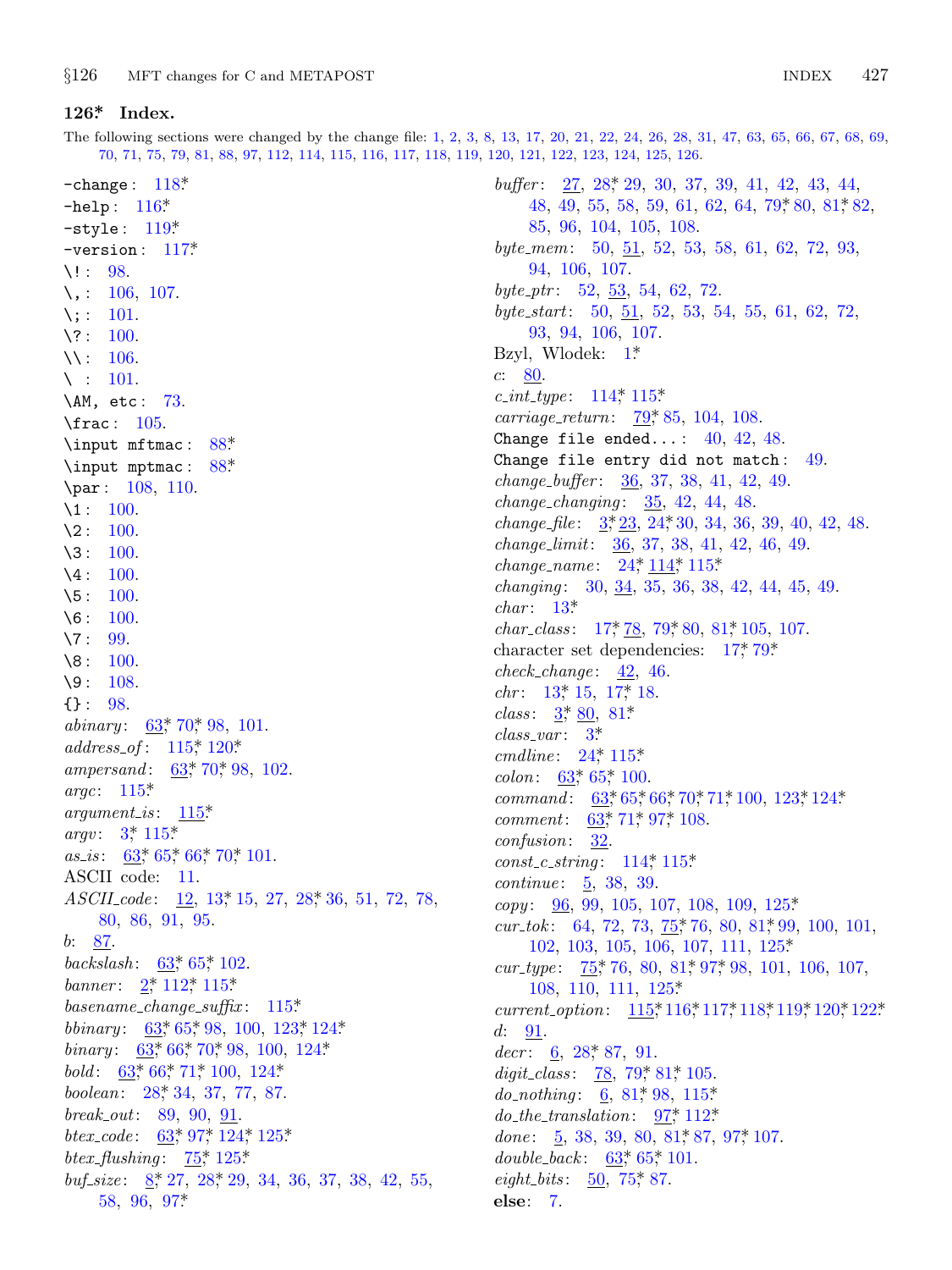*emit*: 81[,](#page-8-0)\* 82, 85. *empty b[uffe](#page-8-0)r* [:](#page-9-0) [77,](#page-10-0) [80,](#page-14-0) 85, 97\*, 111, 125\*. **end**: [7.](#page-5-0) *[e](#page-5-0)nd\_line\_class*: 78, 79\* 81\*. *end of file* : 63\*, 85, 97\*. *end of l[ine](#page-5-0)* : 63\*, [76](#page-6-0), 81\*, 97\*, 98, 101, 110, 111, 125\*. **endcases**: 7. *endit*: 63, 65, [66](#page-8-0), 71, [98,](#page-25-0) 100, 101. *eof* : 28\*. *eoln*: 28\*. *err [prin](#page-5-0)t*: 29, 35, [39,](#page-21-0) 40, 42, 43, 48, 49, 83, 84, 111. *error*: [28](#page-5-0), 29, 31\* *error [m](#page-18-0)essage* : [9,](#page-20-0) 11[3.](#page-22-0) *etex marker* : [6](#page-6-0)3\*, 124\*, 1[25\\*.](#page-21-0) *exit*: 5, 6, 37, 38, 42, 80, 91, 97\*. *extend [filen](#page-4-0)ame* : 115\*. *f*: 28\*. false: 28, 3[5,](#page-21-0) 36, 37, 42, 44, 47, 85, 87, 88, 91,  $97^*$  98, 111, 114<sup>\*</sup>, 121<sup>\*</sup>, 125<sup>\*</sup> *fatal error* : 31\*, [32](#page-3-0), 33, 115\*. *fatal [message](#page-22-0)* : [9,](#page-22-0) 11[3.](#page-22-0) *fflush* : 22\*. *final limit*: 28\*. *find suffix* : 115\*. *first loc*: [96.](#page-15-0) *first text char* : [13](#page-25-0)\*, 1[8.](#page-18-0) *flag*: [116](#page-5-0),\* 117,\* 118,\* 119,\* 120,\* 122.\* *flush\_bu[ffer](#page-21-0)* : 87, 88, 91, 92, 97, 125\* *found* : 5, 58, 60, [61,](#page-21-0) 80, 81\* *get line* : 34, 45, 8[5.](#page-21-0) *get next*: 75\*, [77,](#page-21-0) 80, 97\*, 101, 104, 105, 106, 107, 111, 125[\\*.](#page-8-0) *getc*: 28\*. *getopt*: 115\*. *getopt long [on](#page-22-0)ly* [:](#page-22-0) 1[15\\*.](#page-22-0)  $getopt\_return\_val:$  115\* *getopt struct*[:](#page-2-0) 115\*. *greater or equal* : [6](#page-6-0)3\*, [70](#page-19-0)\*, 102. *h*: 56, 58. *harmless message* : 9, 31\*, 112\*, 113. *has arg* : 116\*, [11](#page-4-0)7\*, [11](#page-7-0)[8\\*,](#page-20-0) 119\*, 120\*, 122\*. *hash*: 52, 55, 57, 60. *hash\_size*: [8,](#page-9-0)\* 55, 56, 57, 58, 59. *history* : 9, [10,](#page-8-0) 31, 112, 113. Hmm... n of the preceding...:  $43$ . *i*: <u>14</u>, <u>58</u>, 72. *i\_style\_name* : 24\*, 47\*, 114\* *id\_first*: 55, 58, 59, 61, 62, 64, 80, 81, 108, 109, 125\*. *id\_loc*: 55, 58, 59, 61, 62, 65, 80. *ilk*: 50,  $\frac{51}{63}$ , 63, 64, 80, 111. Incomplete string... : 83.

*indentation*: 63,\* [81](#page-15-0),\* 97,\* 125.\* *initialize* :  $3^*$  $3^*$  [112](#page-11-0)\* Input line too long : 28\*. *input\_command* : 63,\* 66,\* 103, 124.\* *input has ended* : 34, [42](#page-16-0), 44, 46, 85. *input\_ln*: 28\*, 39, 40, 42, 46, 47\*, 48. *integer* : 3[4,](#page-2-0) 4[2,](#page-6-0) 75, 86, 96, 97, 115\* *internal* : 63\*, 68\*, 69\*, 97\*, 106, 123\*, 124\*. Invalid character... [:](#page-1-0) 84. *invalid class* : 78, [81](#page-4-0)\*. *isolated classes* : [78,](#page-4-0) [81\\*.](#page-7-0) *j*: 87.  $jump_out: 3^*$  31\* *k*: 29, 37, 38, 42, 58, 87, [9](#page-2-0)1, 93, 94, 96, 97\*. Knuth, Donald Ervin: 1\*. *kpse mf format*: [2](#page-3-0)4\*. *kpse mft format*: 24\*, [47\\*.](#page-15-0) *kpse mp format*: 24\*. *kpse open file* : [24](#page-8-0)\*, [47](#page-13-0)\*. *kpse set program [nam](#page-15-0)e* : 3\*. *l*: 29, [58](#page-5-0).  $last\_text\_char: 13^*$  $last\_text\_char: 13^*$  $last\_text\_char: 13^*$  18. *left bracket class* : 78, 79\*. *length*:  $\frac{52}{2}$ , 60, 95, 106. *less\_or\_equal* :  $63$ <sup>\*</sup>, 70<sup>\*</sup>, 102. *letter class* : 78, 79\*. *limit*: 28, 30, 34, 37, 39, 40, 41, 43, 44, 45, 48, 4[9,](#page-5-0) 79\*, 82, 85, 104, 108, 109, 110. *line* : 30, 34, 35, 39, 40, 42, 44, 46, 47, 48, 49. Line had to [be b](#page-21-0)[roke](#page-22-0)n[:](#page-22-0)  $92$ . *line\_length* : 8\*, 86, 87, 89, 91. *lines dont match* : 37, 42. *link* : 50, 51, 52, 60. *loc*: 28, 30, 34, [39](#page-6-0), 43, 44, 45, 48, 49, 80, 81, 82,

85, 96, 104, 105, 108, 109, 110. *long\_options*:  $115$ <sup>\*</sup>, 116<sup>\*</sup>, 117<sup>\*</sup>, 118<sup>\*</sup>, 119<sup>\*</sup>, 120<sup>\*</sup>, 122<sup>\*</sup> *lookup*: 55, 58, 64, 80. **loop**: 6. *mark error* : 9, 2[9.](#page-20-0) *mark\_fatal* : [9](#page-4-0), [31](#page-17-0)[\\*](#page-20-0) *mark\_harmless* : 9, 92. *max bytes* [:](#page-2-0) 8\*, [51,](#page-4-0) 53, 58, 62, 93, 94. *max cla[ss](#page-2-0)* : 78. *max n[ame](#page-21-0)s* : 8\*, 51, 52, 62. *max style name* : 114\*, 115\*. metapost: 24, 88, 114, 115, 120, 121, 123, 124, MF file ended... : 42.

*mf\_file*:  $3, 23, 24, 30, 34, 36, 42, 46, 49.$ *MFT* : 3\*. *mft*: 115\*.

*incr* : 6, 28, 39, 40, 42, 46, 47, 48, 59, 61, 62, 72, 80, 81, 82, [87](#page-5-0), 89, 104, 108, 116, 117, 118, 119, 120\*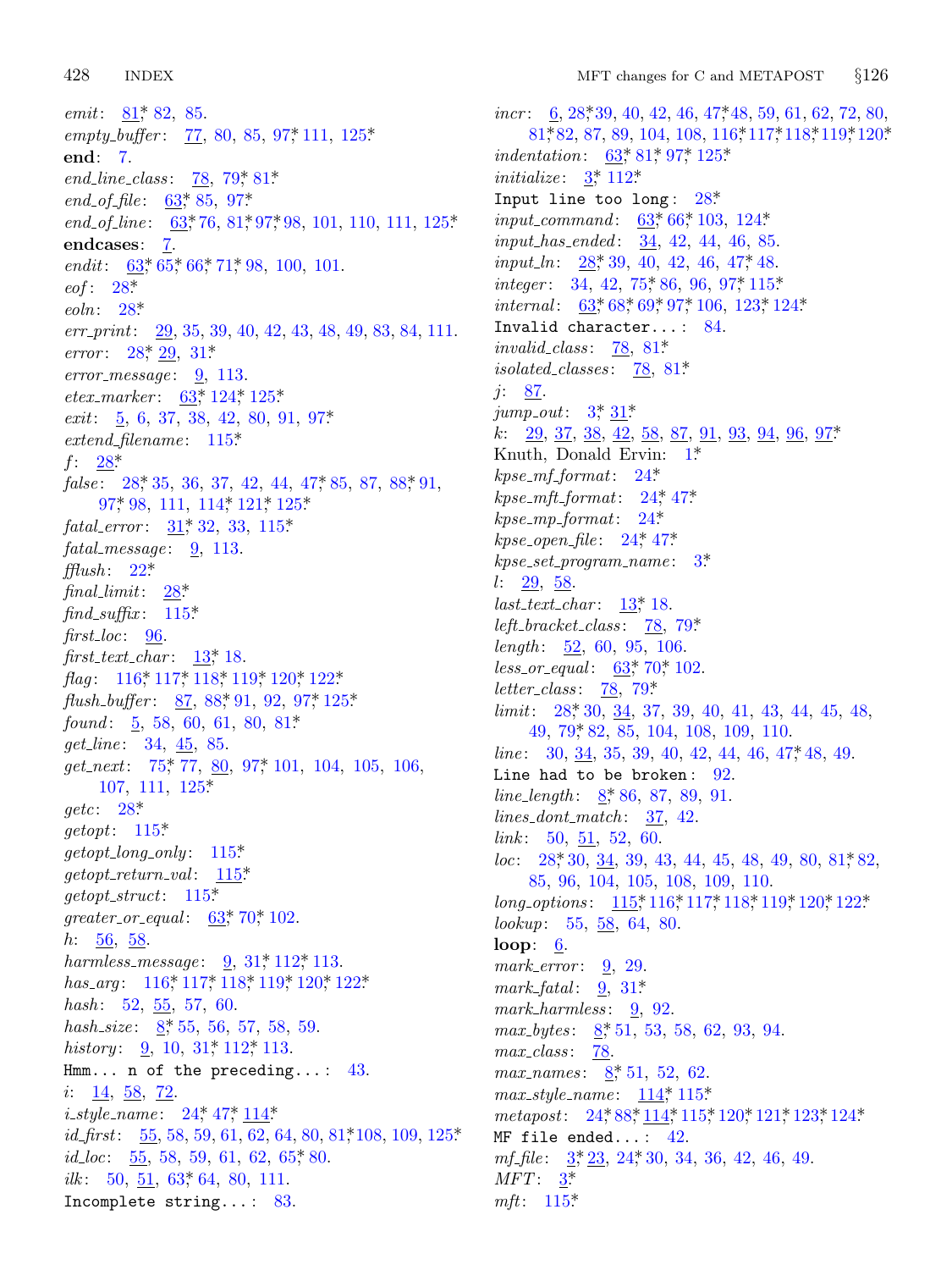*mft comm[ent](#page-17-0)*: [63](#page-25-0)\*, 71\*, 97\*, 98, 111. *MFT HELP*[:](#page-1-0) [1](#page-2-0)1[5\\*.](#page-21-0) mftmac:  $1^*$  88\* *min action t[ype](#page-21-0)* : 63\*, 98. *min\_suffix* :  $63$ <sup>\*</sup>, [1](#page-7-0)0[6,](#page-20-0) 10[7.](#page-21-0) *min sy[mboli](#page-20-0)c [toke](#page-21-0)[n](#page-22-0)*: [63\\*,](#page-22-0) 1[11.](#page-22-0) mptmac:  $88$ <sup>\*</sup>,  $125$ <sup>\*</sup> *my\_name* : 2,\* 3,\* 115.\* *n*: 42, 95. *n options* : 115\*. *n style na[me](#page-15-0)* : [4](#page-16-0)7\*, [11](#page-25-0)4\*, 115\*. *name*: [11](#page-8-0)4, 115, 116, 117, 118, 119, 120, 122\* *name pointer* : 52, 53, 58, 72, 74, 93, 94, 95. *name ptr* : 52, 5[3,](#page-8-0) 5[4,](#page-16-0) 5[8,](#page-18-0) 60, 62, 72. *new\_line*:  $20^*$ , 29, 30, 31, 92, 112\* **nil**: 6. *normal* : 75\* 81\* 125\* *not equal* : 63\*, 70\*, 102. *not\_found* : 5. *numeric\_token*:  $63$ <sup>\*</sup>, 81<sup>\*</sup>, 97<sup>\*</sup>, 106, 107. Only symbolic tokens...: 111. *oot*: [89](#page-8-0). *oot1* : 89. *oot2* : 8[9.](#page-21-0) *oot3* : 8[9.](#page-4-0) *oot4* : 89. *oot5* : 89. *op*: 63\*, 65\*, 67\*, 100, 123\*, 124\*. *open input*: 24\*, 44. *optarg* : 115\*. *optind*: 24, 115\* *option index* : [115](#page-25-0)\*. *ord* : 15. *other line* : 34, 3[5,](#page-17-0) 44, 49. othercases: 7. *others* : 7. *out*: 89, 93, 94, [95](#page-17-0), 96, 98, 10[4,](#page-18-0) 105, 106, [107,](#page-25-0) 108, 110, 12[5\\*.](#page-18-0) *out\_buf* : 86, 87, 88\*, 89, 90, 91, 92, 108, 109. *out\_line*: <u>86</u>, 87, 88, 92. *out mac and name* : [95,](#page-25-0) 100, 103, 106. *out\_name*: 94, 95, 101, 1[06,](#page-25-0) 107, 125\*. *out\_ptr*: 86, 87, 88, 89, 91, 92, 97, 108, 109, 125\*. *out\_str* : 93, 94, 97<sup>\*</sup>, 98, 102, 106. *out2* : 89, 98, 99, [10](#page-2-0)1, [10](#page-21-0)5, 106, 107, 108. *out3* : 89, 125\*. *out4* : 89, 108, 110, 125\*. *out5*: 89, 103, 104, 105, 125\* *overflow*: 33, 62. *p*: 58, 93, 94, 95. *parse arguments* : 3\*, 115\*. *pass\_digits*: 80, 81\*

*pass fracti[on](#page-15-0)*: 80, 81\*. *path\_join*:  $\underline{63}$ <sup>\*</sup>,  $65$ <sup>\*</sup>, 100. *per cent*: 87. *percent [cla](#page-4-0)ss* : 78, [79\\*.](#page-6-0) *period\_cla[s](#page-4-0)s*: <u>78</u>, 79\*, [81\\*.](#page-19-0) *plain*: 11[5\\*.](#page-4-0) *prev\_tok*:  $75$ <sup>\*</sup>, 80, 106, [107.](#page-21-0) *prev type* : [7](#page-9-0)5\*, [8](#page-13-0)0, [10](#page-14-0)0, 106, 107. *prime the c[han](#page-9-0)[ge](#page-10-0) b[uff](#page-11-0)e[r](#page-12-0)* : [38](#page-13-0), [44](#page-14-0), [48.](#page-23-0) *print*:  $20^*$ , [29](#page-9-0), [30](#page-10-0), [31](#page-11-0)<sup>\*</sup>, [92](#page-13-0), [11](#page-14-0)2<sup>\*</sup> *print\_ln*: 20<sup>\*</sup>, [30,](#page-11-0) [92,](#page-12-0) [112](#page-14-0)<sup>\*</sup> *print\_nl*:  $20^*28^*92$ , [113](#page-14-0). *print versio[n](#page-11-0) a[nd](#page-11-0) exit*: 115\*. *pr1* :  $64$ ,  $65$ <sup>\*</sup>,  $70$ <sup>\*</sup>,  $71$ <sup>\*</sup>. pr10: 64, [65\\*,](#page-11-0) [66\\*,](#page-14-0) [67\\*,](#page-24-0) 69\*, 70\*, 71\*, 123\*, 124\*. pr11: 64, 65, 66, 68, 70, 71, 123, 124\* *pr12* : [6](#page-9-0)4, 66\*, [68](#page-10-0)\*, [69](#page-13-0)\*, [71](#page-14-0)\*, 123\* *pr13* : [6](#page-10-0)4, 67, 68, 70, 71\*  $pr14$ : [6](#page-9-0)4, 67<sup>\*</sup>, 68<sup>\*</sup> *pr15* : 64, [6](#page-9-0)8[\\*.](#page-10-0) *pr1[6](#page-9-0)* : 64, 68[\\*,](#page-10-0) 7[1\\*,](#page-11-0) 124\* *pr17* : 64, [7](#page-9-0)[0\\*.](#page-10-0) *pr2* : 64, [65](#page-9-0)\*, [66](#page-10-0)\*, [70](#page-11-0)\*, [71](#page-12-0)[\\*](#page-14-0). *pr3* : 64, [65\\*,](#page-10-0) [66](#page-13-0)\*, [67](#page-14-0)\*, [69\\*,](#page-23-0) 7[0\\*,](#page-24-0) 71\*. pr4: 64, [65\\*,](#page-8-0) [66\\*,](#page-13-0) 67\*, 69\*, 70\*, 71\*, 123\*, 124\*. pr5: 64, [65](#page-5-0), 66, 67, 69, 70, 71, 124\* pr6: 64, 65, [66](#page-8-0), [67](#page-18-0), 69, 70, 123, 124\* pr7: 64, 65, 66, 67, 69, 70, 71, 123, 124\* pr8: 64, 65\*, [66](#page-18-0)\*, 67\*, 69\*, 71\*, 123\*, 124\*. pr9: 64, 66\*, 70\*, 71\*, 123\*, 124\*. *pyth\_sub*: <u>[6](#page-4-0)3</u><sup>\*</sup>, 70<sup>\*</sup>, 98, 102. *read ln*: 28\*. *recomment*:  $63$ <sup>\*</sup>, 97<sup>\*</sup>, 1[10.](#page-15-0) *restart*: 5, 45, 9[7\\*,](#page-15-0) 9[8,](#page-16-0) 1[08,](#page-25-0) 109, 110, 111. *reswitch* : 5, [97](#page-8-0), [10](#page-9-0)1, 106, 107, 110, 111. **return**: 5, [6.](#page-8-0) *rewrite* : [2](#page-8-0)6[\\*.](#page-14-0) *right bracket class* : 78, 79\*. *right paren class* : 78, 79\*. *scanner status* : [75\\*,](#page-15-0) [81\\*,](#page-16-0) 125\*. *semicolon*:  $63, 65, 101$  $63, 65, 101$ . *set format*: 63\*, [71](#page-6-0)\*, [97\\*.](#page-19-0) *sharp*: 63, 71, 101, 106. *sixteen bits* : 50, 51, 55. Sorry, x capacity exceeded: 33. *space\_class* : 78, 79, 81\* *special\_tag*:  $\underline{63}$ <sup>\*</sup>, 71<sup>\*</sup>, 97<sup>\*</sup>, 106, 107. *spotless*: 9, 10, 31, 112, 113. *spr1* : 64. *spr10* : 64. *spr11* : 64. *spr12* : 64.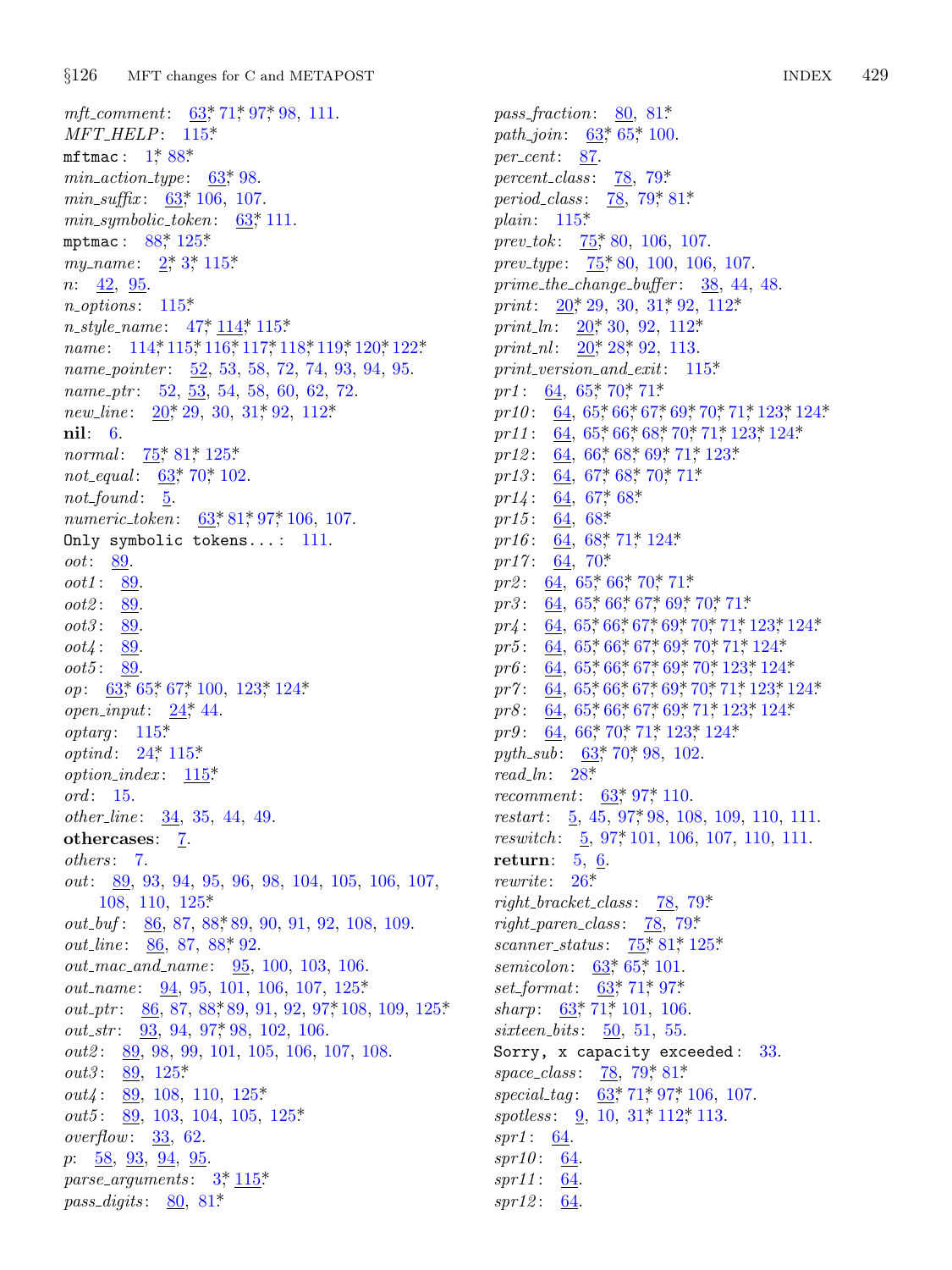*spr13* : 64. *spr14* : 64. *spr15* : 64. *spr16* : 64. *spr17* : 64. *spr2* : 64. *spr3* : 64. *spr4* : 64. *spr5* : 6[4.](#page-21-0) *spr6* : 6[4.](#page-4-0) *spr7* : 6[4.](#page-21-0) *spr8* : 64. *spr9* : 64. *start\_of\_line* [:](#page-2-0) 77[,](#page-18-0) [81](#page-4-0), 85, 97, [98](#page-7-0), 108, 111. *stderr* : 115\*. *stdout*: 20\*. *strcmp*: [11](#page-21-0)5\*. *string\_class* : [78](#page-16-0), 79\*, 81\*. *string token*: 63\*, 82, [97](#page-1-0)[\\*](#page-2-0). *style [fil](#page-4-0)e* [:](#page-4-0) [3\\*,](#page-4-0) 2[3,](#page-5-0) 24\*, 3[0,](#page-15-0) 34, [47](#page-19-0)\*. *style na[me](#page-18-0)* : 24\*, 47\*, 114\*, 115\*. *styling* [:](#page-8-0) [30,](#page-18-0) 34, 44, 45, 47\*.  $\textit{suffix}: \quad \underline{115}^*$ *switch* : [8](#page-4-0)0, 81, 83, 84. system de[p](#page-2-0)ende[ncie](#page-4-0)s:  $2^*$ , 3[\\*,](#page-17-0) 4, 7, 13\*, 16, 17\*, 20\*, 21\*, 22\*, 24\*, [26\\*,](#page-4-0) [28\\*,](#page-20-0) 3[0,](#page-21-0) 79\*, 112\*, 113. *t*: 94, 97\*. tag: 63<sup>\*</sup>, 97<sup>\*</sup>, 106. *temp line* : 34, 35. *term out*: 20\*, 22\*. *tex\_file* :  $3, 25, 26, 87, 88$ \* *tex\_name*: 26,\* 114,\* 115.\* *text\_char* :  $13$ <sup>\*</sup>, 15, 20<sup>\*</sup>. *text file* : 13\*, 23, 25, 28\*. This can't happ[en](#page-18-0): 32. *tr\_amp*: 73, 74, 102. *tr\_ge* : 73, 74, 102. *tr le* : 73, 74, 102. *tr\_ne*: 7[3,](#page-5-0) 74, 102. *tr ps* : 73, [74,](#page-18-0) 102. *tr quad* : 73, 74, 97\*. *tr sharp*: 73, 74, 106. *tr\_skip*: 73, 74, 98. *translation*: 72, 73, 94, 102. *true*: 6, 28, 34, 35, 37, 42, 44, 46, 49, 77, 85, 87, 91, 92, 97, 108, 111, 114, 115, 121, 125\*  $tr1: \frac{72}{.}$ *tr2* : 72, 73. tr3: 72.  $tr4: \frac{72}{73}.$ *tr5* : 72, 73. *ttr1* : 72.

 $tr3: \frac{72}{6}$ *ttr4* : 72. *ttr5* : 72. *type\_[name](#page-22-0)* : [6](#page-22-0)3\*, [70](#page-22-0)\*, [100](#page-22-0), [124](#page-22-0)\* *uexit*: 31,\* [11](#page-8-0)2\* *update\_terminal* :  $22$  $22$ <sup>\*</sup>, 2[9.](#page-24-0) *usage*:  $115$ <sup>\*</sup> *usage help*: 115[\\*.](#page-19-0) user m[anu](#page-5-0)al:  $1^*$ *val*: 116\* 117\* 118\* 119\* 120\* 122\* *verbatim*[:](#page-4-0) 63,\* 71,\* 97\* *verbatim c[ode](#page-4-0)* : 63\*, [97](#page-21-0)\*, 124\*, 125\*. *verbatimtex flu[shin](#page-3-0)g* : 75\*, 125\*. *version string* : 112\*. *vgetc*: 2[8\\*.](#page-7-0) Where is the [mat](#page-5-0)ch...:  $39, 43, 48$ . *write*: 20, 87, 88\* *write\_ln*: 20, 87, 115\* *xchr*: 15, 16, 17, 18, 30, 87, 92. **xclause**: 6. *xfclose* : 47\*. *xord* : 15, 18, 28\*

 $_{ttr2}$ :  $_{72}$ .